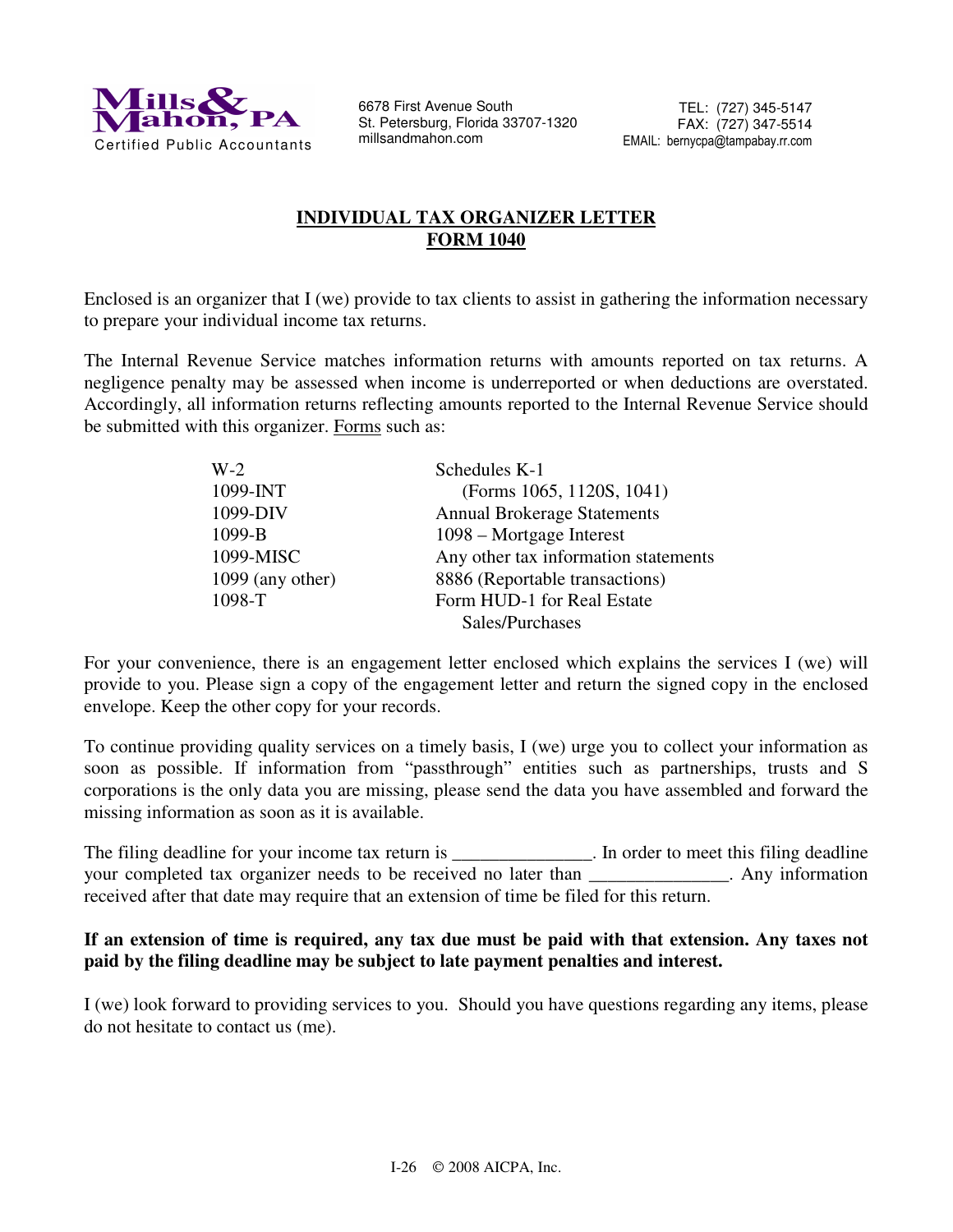**If we did not prepare your prior year returns, provide a copy of federal and state returns for the three previous years. Complete pages 1 through 4 and all applicable sections.** 

| Taxpayer's Name                                                                                                                                                                                                               |                                                |              |          | Occupation               |
|-------------------------------------------------------------------------------------------------------------------------------------------------------------------------------------------------------------------------------|------------------------------------------------|--------------|----------|--------------------------|
| Spouse's Name                                                                                                                                                                                                                 | $SSN \qquad \qquad \underline{\qquad \qquad }$ |              |          |                          |
|                                                                                                                                                                                                                               |                                                |              |          |                          |
| City, Town, or Post Office                                                                                                                                                                                                    | County                                         | <b>State</b> | Zip Code | <b>School District</b>   |
| Telephone Number                                                                                                                                                                                                              | Telephone Number $(T)^*$                       |              |          | Telephone Number $(S)^*$ |
| $Home($ $)$                                                                                                                                                                                                                   | Office( )                                      |              |          | Office $($ $)$           |
| Email and the contract of the contract of the contract of the contract of the contract of the contract of the contract of the contract of the contract of the contract of the contract of the contract of the contract of the | Fax $($                                        |              |          | $\text{Fax}$ ( )         |
|                                                                                                                                                                                                                               | $Cell$ ( )                                     |              |          | $Cell$ ( )               |
| Taxpayer: Date of Birth                                                                                                                                                                                                       | Blind? - $Yes \_\_\_\_\_\$ No $\_\_\_\_\$      |              |          |                          |
| Spouse: Date of Birth                                                                                                                                                                                                         | Blind? - $Yes \_\_\_\_$ No $\_\_\_\$           |              |          |                          |

Dependent Children Who Lived With You:

| Full Name | Social Security Number | Relationship | <b>Birth Date</b> |
|-----------|------------------------|--------------|-------------------|
| 1.)       |                        |              |                   |
| 2.)       |                        |              |                   |
| 3.)       |                        |              |                   |
| 4.)       |                        |              |                   |
| 5.)       |                        |              |                   |
| 6.)       |                        |              |                   |
| 7.)       |                        |              |                   |
| 8.)       |                        |              |                   |
| 9.)       |                        |              |                   |

Other Dependents:

|           | Social Security |              |                   | Number Months<br>Resided in | % Support<br>Furnished |
|-----------|-----------------|--------------|-------------------|-----------------------------|------------------------|
| Full Name | Number          | Relationship | <b>Birth Date</b> | Your Home                   | By You                 |
| 10.       |                 |              |                   |                             |                        |
| 11.       |                 |              |                   |                             |                        |
| (12.)     |                 |              |                   |                             |                        |

\*T= Taxpayer \*S=Spouse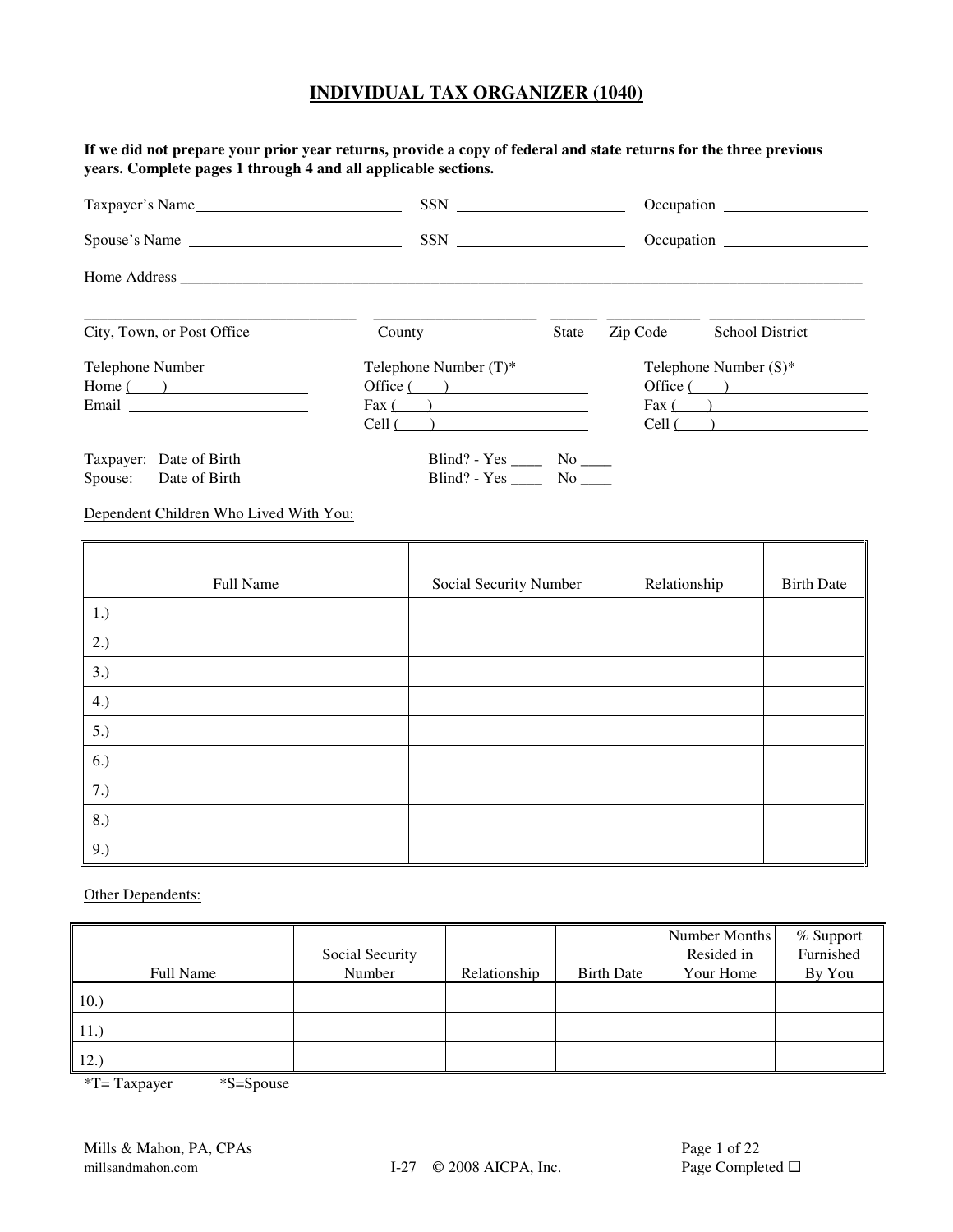|     | Please answer the following questions and submit details for any question answered "Yes":                                                            | <b>YES</b> |
|-----|------------------------------------------------------------------------------------------------------------------------------------------------------|------------|
|     | Has your marital status changed since your last return?                                                                                              |            |
|     | Will the address on your current returns be different from that shown on your prior year<br>returns? If yes, provide the new address and date moved. |            |
|     | Were there any changes in dependents from the prior year? If yes, provide details.                                                                   |            |
|     | Are you entitled to a dependency exemption due to a divorce decree?                                                                                  |            |
|     | Did any of your dependents have income of \$900 or more? (\$400 if self-employed)                                                                    |            |
|     | Did any of your children under age 19 have investment income over \$1,800?<br>If yes, do you want to include your child's income on your return?     |            |
|     | Are any dependent children married and filing a joint return with their spouse?                                                                      |            |
|     | Did any dependent child 19-23 years of age attend school less than 5 months during the year?                                                         |            |
|     | Did you receive income from any legal proceedings, cancellation of student loans or other<br>indebtedness during the year? If yes, provide details.  |            |
|     | Did you make any gifts during the year directly or in trust exceeding \$12,000 per person?                                                           |            |
|     | Did you have any interest in, or signature, or other authority over a bank, securities, or other<br>financial account in a foreign country?          |            |
|     | Were you a resident of, or did you have income in, more than one state during the year?                                                              |            |
|     | Do you wish to have \$3 (or \$6 on joint return) of your taxes applied to the Presidential<br>Campaign Fund?                                         |            |
|     | Do you wish to contribute to any state fund(s)? If yes, indicate amount(s) and which fund(s):                                                        |            |
|     | Do you want any overpayment of taxes applied to next year's estimated taxes?                                                                         |            |
|     | Do you want any federal refund deposited directly into your bank account? If yes, enclose a<br>voided check.                                         |            |
| .1) | Do you want any balance due directly withdrawn from this same bank account on the<br>due date?                                                       |            |
| .2) | Do you want next year's estimated taxes withdrawn from this same bank account on the<br>due dates?                                                   |            |
|     | Do either you or your spouse have any outstanding child or spousal support payments or<br>federal debt?                                              |            |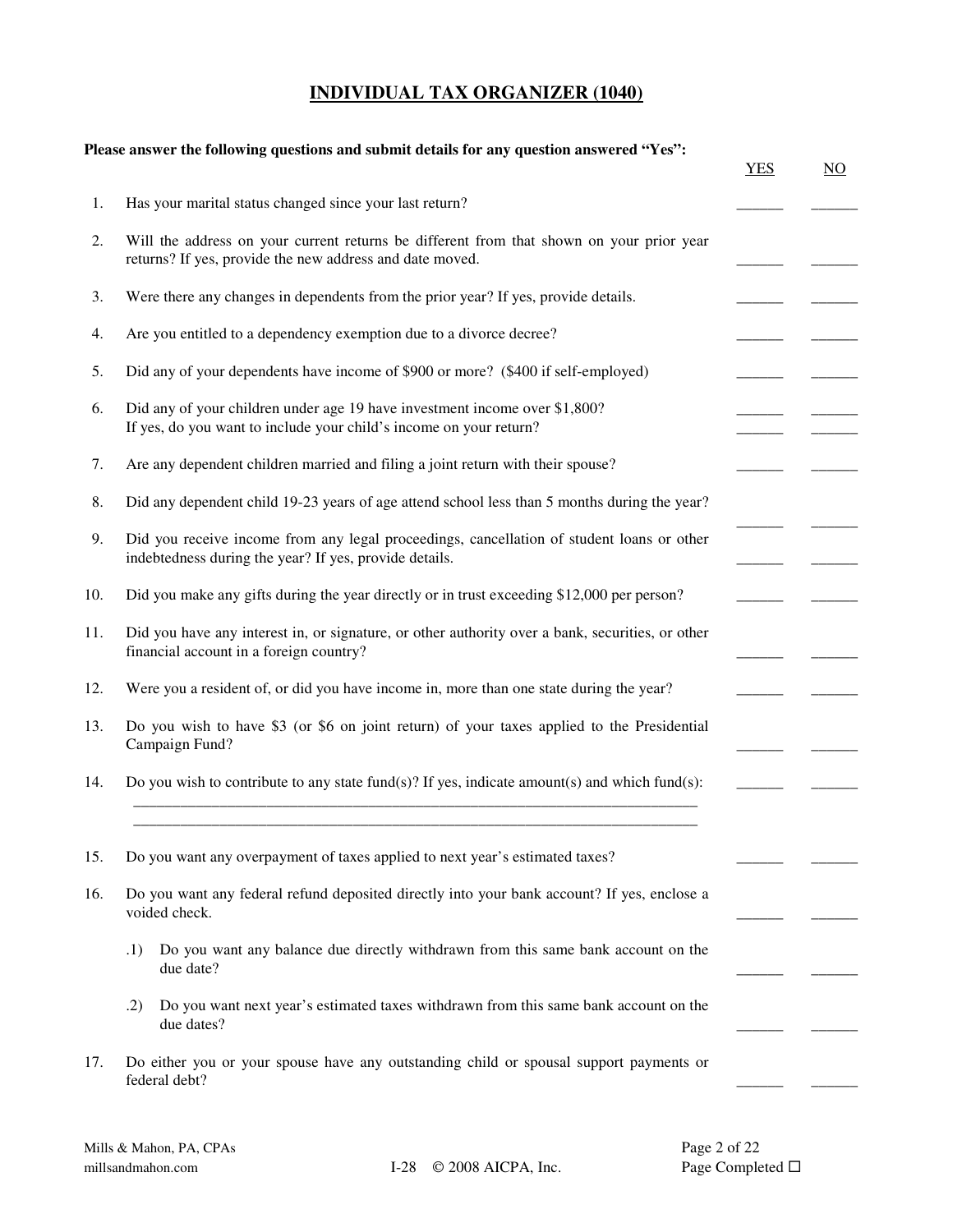|     |                                                                                                                                                                                                          | <b>YES</b> | $\underline{NO}$ |
|-----|----------------------------------------------------------------------------------------------------------------------------------------------------------------------------------------------------------|------------|------------------|
| 18. | If you owe federal tax upon completion of your return, are you able to pay the balance due?                                                                                                              |            |                  |
| 19. | Do you expect a large fluctuation in your income, deductions or withholding next year? If<br>yes, provide details.                                                                                       |            |                  |
| 20. | Did you receive any distribution from an IRA or other qualified plan that was partially or<br>totally rolled over into another IRA or qualified plan within 60 days of the distribution?<br>(Form 1099R) |            |                  |
| 21. | If you received an IRA distribution, which you did not roll over, provide details. (Form<br>1099R)                                                                                                       |            |                  |
| 22. | Did you "convert" IRA funds into a Roth IRA? If yes, provide details. (Form 1099R)                                                                                                                       |            |                  |
| 23. | Did you receive any disability payments this year?                                                                                                                                                       |            |                  |
| 24. | Did you receive tip income not reported to your employer?                                                                                                                                                |            |                  |
| 25. | Did you sell and/or purchase a principal residence or other real estate? If yes, provide<br>settlement sheet (HUD-1) and Form 1099-S.                                                                    |            |                  |
| 26. | Did you collect on any installment contract during the year? Provide details.                                                                                                                            |            |                  |
| 27. | Did you receive tax-exempt interest or dividends? (Form 1099-INT)                                                                                                                                        |            |                  |
| 28. | During this year, do you have any securities that became worthless or loans that became<br>uncollectible?                                                                                                |            |                  |
| 29. | Did you receive unemployment compensation? If yes, provide Form 1099-G.                                                                                                                                  |            |                  |
| 30. | Did you have any casualty or theft losses during the year? If yes, provide details.                                                                                                                      |            |                  |
| 31. | Did you have foreign income, pay any foreign taxes, or file any foreign information<br>reporting or tax return forms? Provide details.                                                                   |            |                  |
| 32. | If there were dues paid to an association, was any portion not deductible due to political<br>lobbying by the association or benefits received?                                                          |            |                  |
| 33. | Has the IRS, or any state or local taxing agency, notified you of changes to a prior year's tax<br>return? If yes, provide copies of all notices/correspondence received.                                |            |                  |
| 34. | Are you aware of any changes to your income, deductions and credits reported on any prior<br>years' returns?                                                                                             |            |                  |
| 35. | Did you purchase gasoline, oil, or special fuels for non-highway vehicles?                                                                                                                               |            |                  |
| 36. | Did you purchase an energy-efficient vehicle?                                                                                                                                                            |            |                  |
| 37. | If you or your spouse have self-employment income, did you pay any health insurance<br>premiums or long-term care premiums?                                                                              |            |                  |
|     |                                                                                                                                                                                                          |            |                  |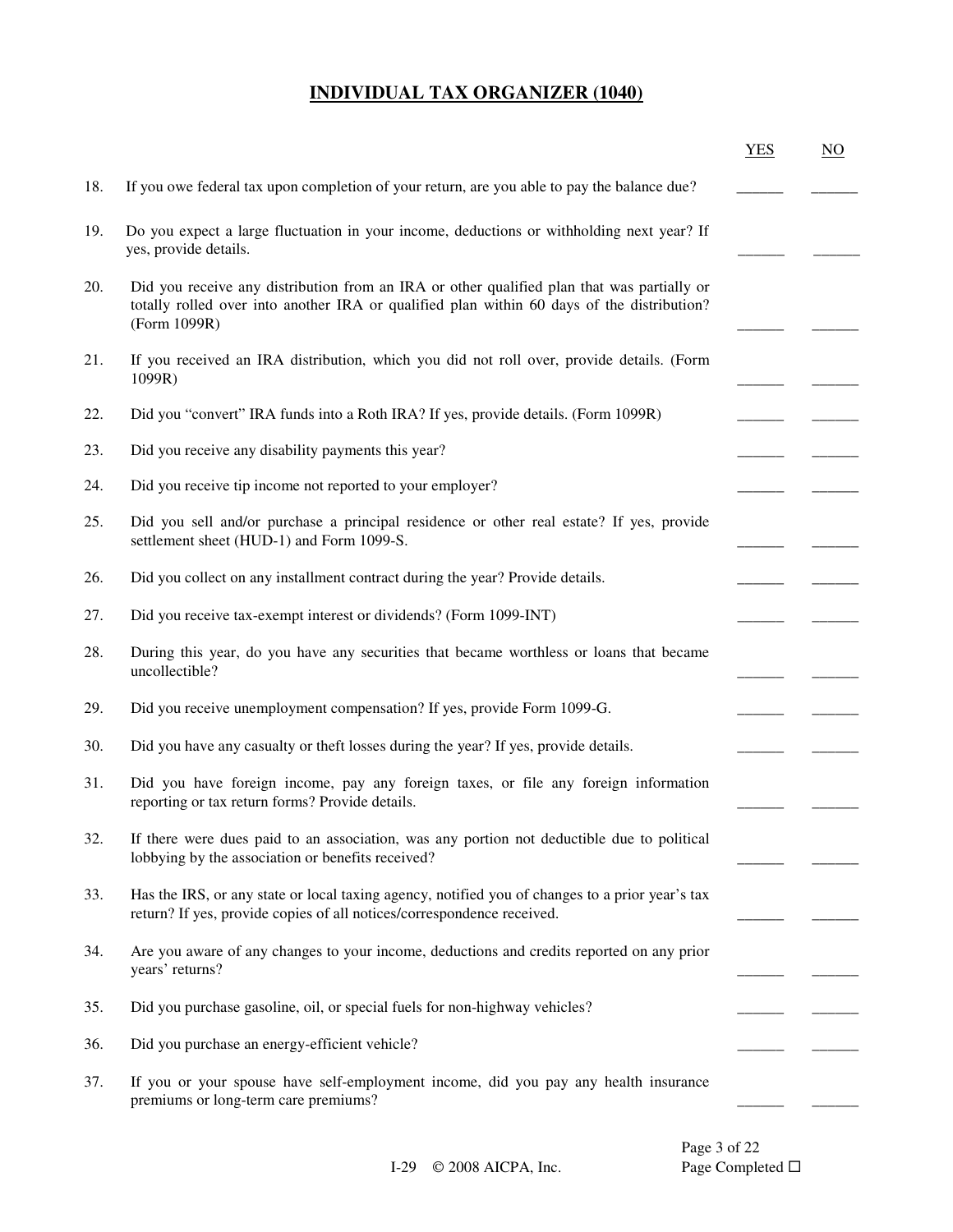|     |                                                                                                                                                                                                                                                                                                                                                    | <b>YES</b> | NO |
|-----|----------------------------------------------------------------------------------------------------------------------------------------------------------------------------------------------------------------------------------------------------------------------------------------------------------------------------------------------------|------------|----|
| 38. | Were either you or your spouse eligible to participate in an employer's health insurance or<br>long-term care plan?                                                                                                                                                                                                                                |            |    |
| 39. | If you or your spouse have self-employment income, do you want to make a retirement plan<br>contribution?                                                                                                                                                                                                                                          |            |    |
| 40. | Did you acquire any "qualified small business stock"?                                                                                                                                                                                                                                                                                              |            |    |
| 41. | Were you granted or did you exercise any stock options? If yes, provide details.                                                                                                                                                                                                                                                                   |            |    |
| 42. | Were you granted any restricted stock? If yes, provide details.                                                                                                                                                                                                                                                                                    |            |    |
| 43. | Did you pay any household employee over age 18 wages of \$1,600 or more?                                                                                                                                                                                                                                                                           |            |    |
|     | If yes, provide copy of Form W-2 issued to each household employee.                                                                                                                                                                                                                                                                                |            |    |
|     | If yes, did you pay total wages of \$1,000 or more in any calendar quarter to all household<br>employees?                                                                                                                                                                                                                                          |            |    |
| 44. | Did you surrender any U.S. savings bonds?                                                                                                                                                                                                                                                                                                          |            |    |
| 45. | Did you use the proceeds from Series EE U.S. savings bonds purchased after 1989 to pay for<br>higher education expenses?                                                                                                                                                                                                                           |            |    |
| 46. | Did you realize a gain on property, which was taken from you by destruction, theft, seizure<br>or condemnation?                                                                                                                                                                                                                                    |            |    |
| 47. | Did you start a business?                                                                                                                                                                                                                                                                                                                          |            |    |
| 48. | Did you purchase rental property?                                                                                                                                                                                                                                                                                                                  |            |    |
| 49. | Did you acquire any interests in partnerships, LLCs, S corporations, estates or trusts this year?                                                                                                                                                                                                                                                  |            |    |
| 50. | Do you have records to support travel, entertainment, or gift expenses? The law requires that<br>adequate records be maintained for travel, entertainment, and gift expenses. The documenta-<br>tion should include amount, time and place, date, business purpose, description of gift(s) (if<br>any), and business relationship of recipient(s). |            |    |
| 51. | Were you the grantor, transferor or beneficiary of a foreign trust?                                                                                                                                                                                                                                                                                |            |    |
| 52. | Has your will or trust been updated within the last three years?                                                                                                                                                                                                                                                                                   |            |    |
| 53. | Did you incur expenses as an elementary or secondary educator? If so, how much?                                                                                                                                                                                                                                                                    |            |    |
| 54. | Did you make any energy-efficient improvements (remodel or new construction) to your<br>home?                                                                                                                                                                                                                                                      |            |    |
| 55. | Can the Internal Revenue Service discuss questions about this return with the preparer?                                                                                                                                                                                                                                                            |            |    |

Page 4 of 22 <br>Page Completed  $\Box$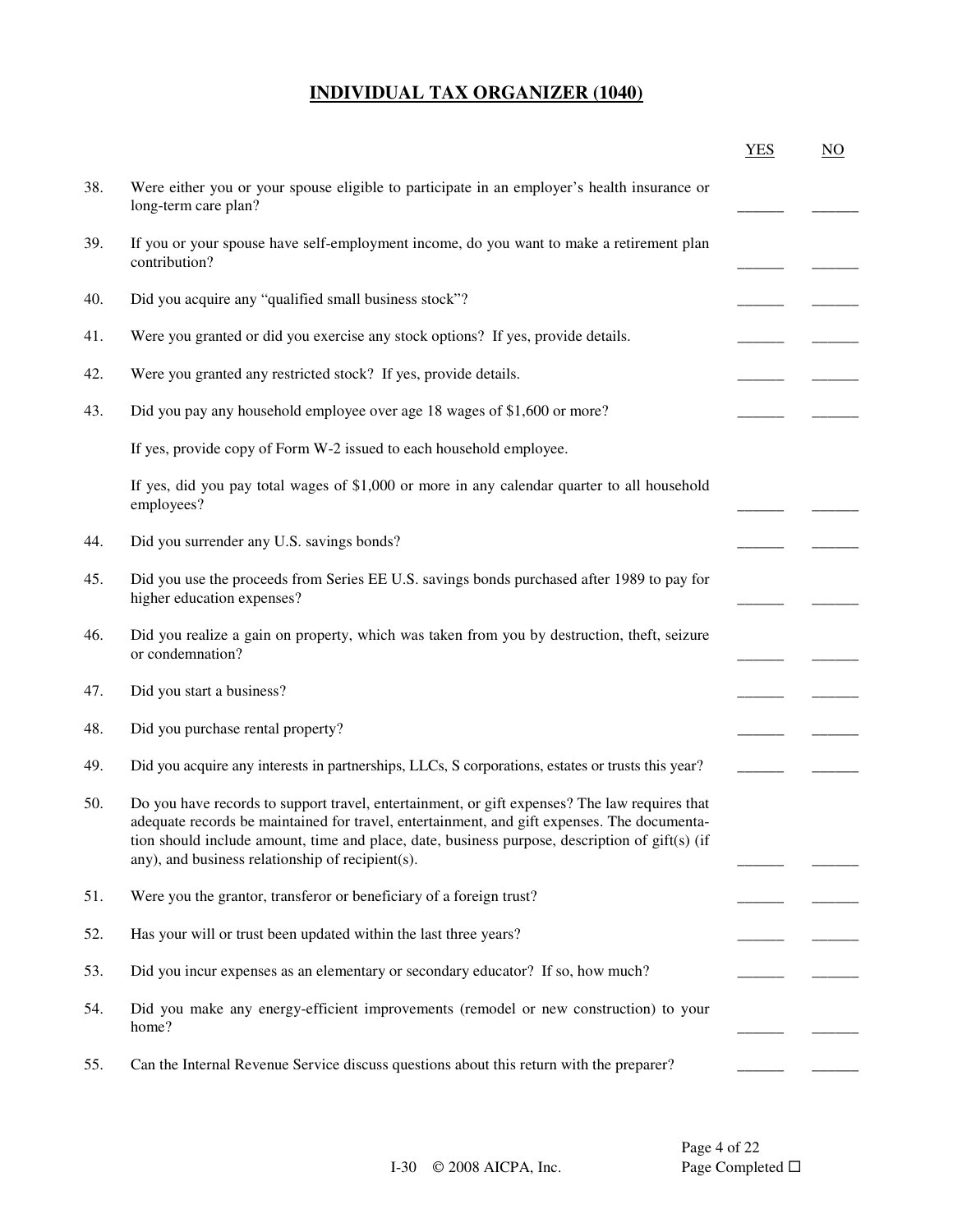|     |                                                                             | YES | NO |
|-----|-----------------------------------------------------------------------------|-----|----|
| 56. | Did you make any large purchases or home improvements?                      |     |    |
| 57. | Did you pay real estate taxes on your principal residence? If so, how much? |     |    |

### **ESTIMATED TAX PAYMENTS MADE**

|                                | FEDERAL   |             | <b>STATE (NAME):</b> |                    |
|--------------------------------|-----------|-------------|----------------------|--------------------|
|                                | Date Paid | Amount Paid | Date Paid            | <b>Amount Paid</b> |
| Prior year overpayment applied |           |             |                      |                    |
| 1st Quarter                    |           |             |                      |                    |
| 2nd Quarter                    |           |             |                      |                    |
| 3rd Quarter                    |           |             |                      |                    |
| 4th Quarter                    |           |             |                      |                    |

### **WAGES, SALARIES, AND OTHER EMPLOYEE COMPENSATION**

Enclose all Forms W-2.

### **PENSION, IRA, AND ANNUITY INCOME**

Enclose all Forms 1099-R.

|    |                                                                                       |          | <b>YES</b> | NO |
|----|---------------------------------------------------------------------------------------|----------|------------|----|
| 1. | Did you receive a Lump Sum distribution from your employer?                           |          |            |    |
| 2. | Did you "convert" a Lump Sum distribution into another plan or IRA account?           |          |            |    |
| 3. | Did you transfer IRA funds to a Roth IRA this year?                                   |          |            |    |
| 4. | Have you elected a Lump Sum treatment for any retirement distributions<br>after 1986? | Taxpayer |            |    |
|    |                                                                                       | Spouse   |            |    |

### **SOCIAL SECURITY BENEFITS RECEIVED**

Enclose all 1099 SSA Forms.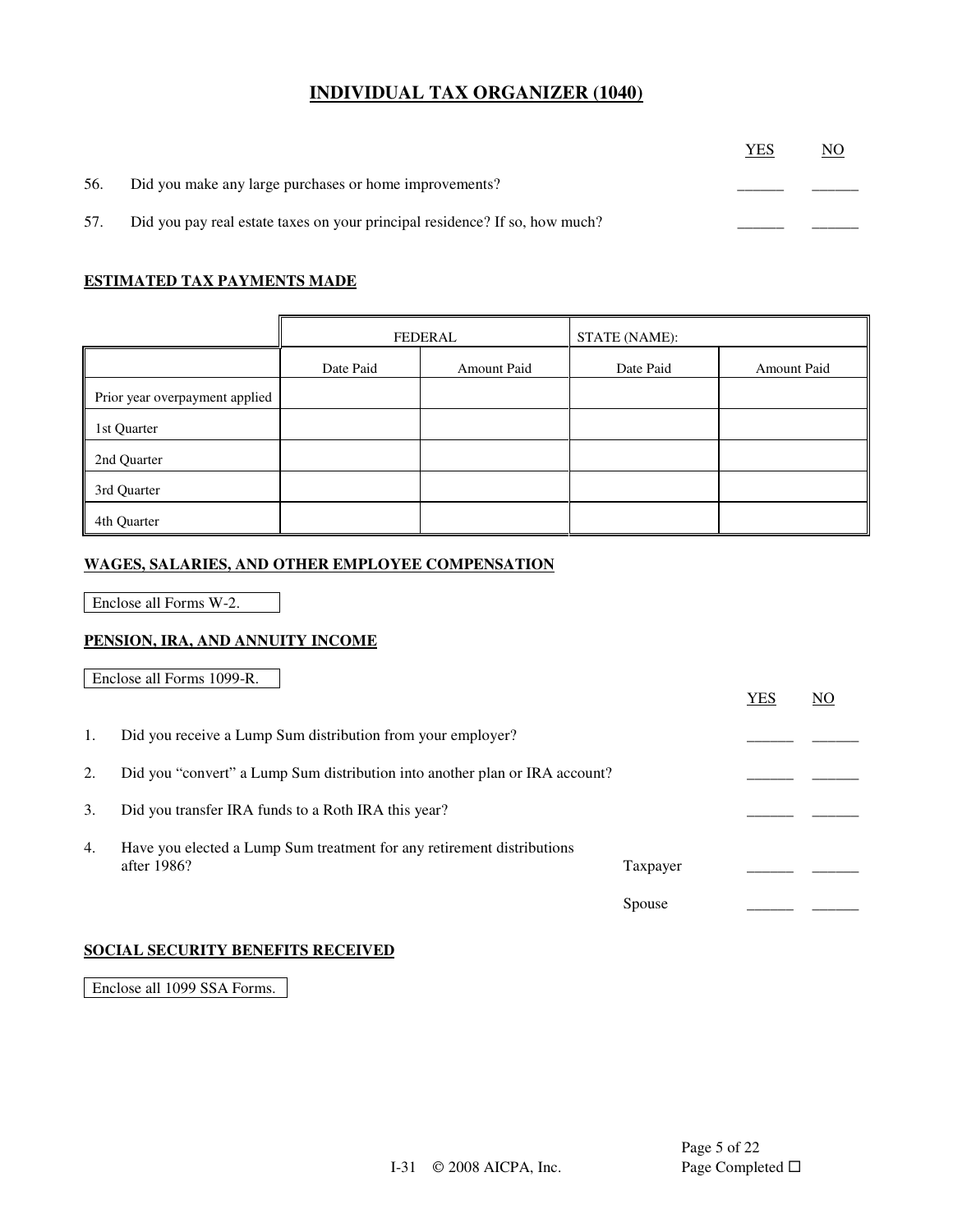**INTEREST INCOME** - Enclose all Forms 1099-INT and statements of tax-exempt interest earned. **If not available, complete the following**:

| $\ensuremath{\mathsf{T}}\ensuremath{\mathsf{S}}\ensuremath{\mathsf{J}}^*$ | Name of Payor                 | Banks,<br>S&L, Etc. | U.S. Bonds,<br>$T-Bills$ | In-State | Tax-Exempt<br>Out-of-State |
|---------------------------------------------------------------------------|-------------------------------|---------------------|--------------------------|----------|----------------------------|
|                                                                           |                               |                     |                          |          |                            |
|                                                                           |                               |                     |                          |          |                            |
|                                                                           |                               |                     |                          |          |                            |
|                                                                           |                               |                     |                          |          |                            |
|                                                                           |                               |                     |                          |          |                            |
|                                                                           |                               |                     |                          |          |                            |
|                                                                           |                               |                     |                          |          |                            |
|                                                                           |                               |                     |                          |          |                            |
|                                                                           |                               |                     |                          |          |                            |
|                                                                           |                               |                     |                          |          |                            |
|                                                                           |                               |                     |                          |          |                            |
|                                                                           |                               |                     |                          |          |                            |
|                                                                           |                               |                     |                          |          |                            |
|                                                                           | Early Withdrawal<br>Penalties |                     |                          |          |                            |

 $*T = Taxpayer$   $S = Spouse$   $J = Joint$ 

### **INTEREST INCOME (Seller-Financed Mortgage)**

| Name of Payor | Social Security<br>Number | Address | <b>Interest Recorded</b> |
|---------------|---------------------------|---------|--------------------------|
|               |                           |         |                          |
|               |                           |         |                          |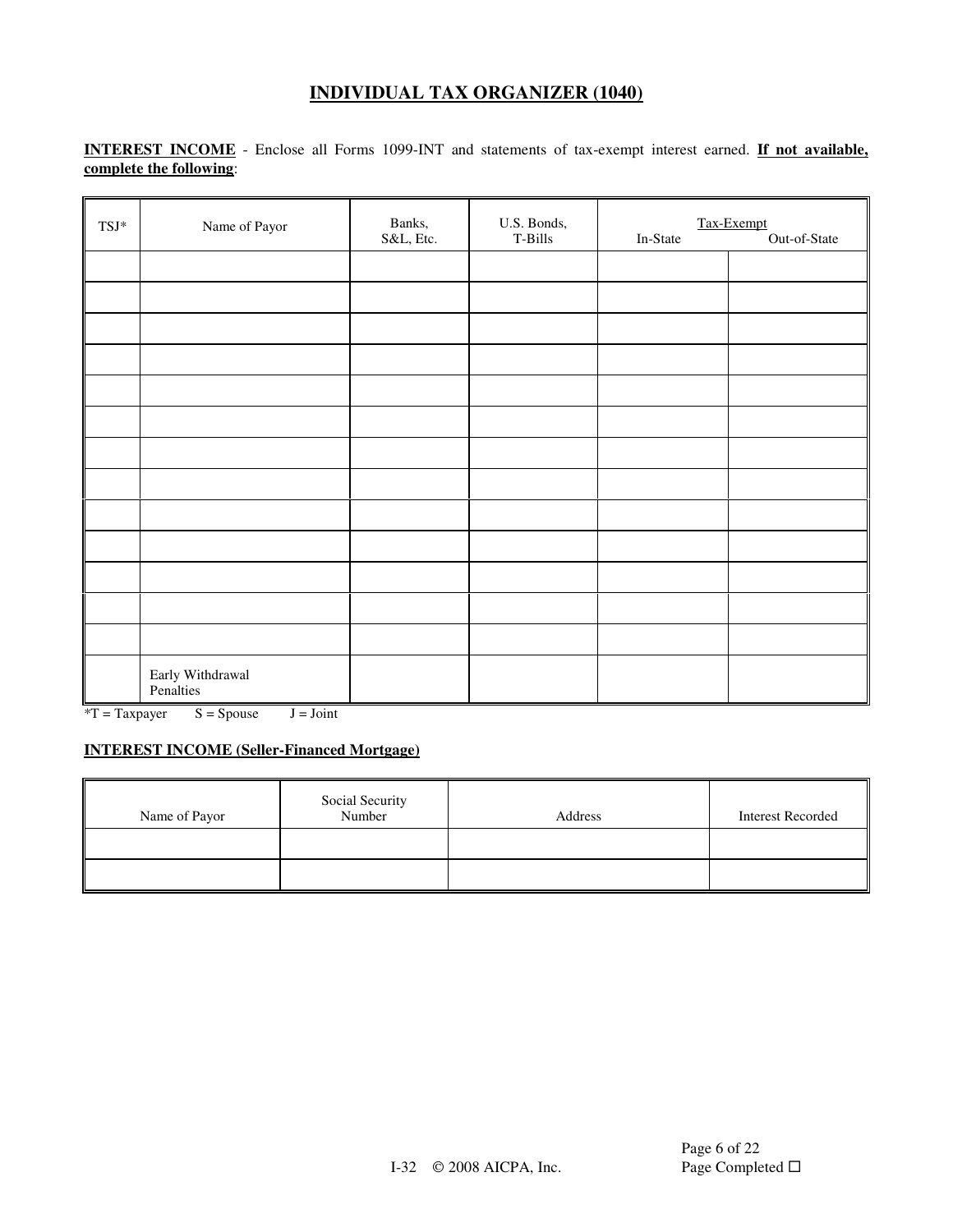**DIVIDEND INCOME** - Enclose all Forms 1099-DIV and statements of tax-exempt dividends earned. **If not available, complete the following**:

| $\ensuremath{\mathsf{T}}\ensuremath{\mathsf{S}}\ensuremath{\mathsf{J}}^*$ | Name of Payor | Ordinary<br>Dividends | Qualified<br>Dividend | ${\bf Capital}$<br>Gain | Non<br>Taxable | Federal<br>Tax<br>Withheld | Foreign<br>Tax<br>Withheld |
|---------------------------------------------------------------------------|---------------|-----------------------|-----------------------|-------------------------|----------------|----------------------------|----------------------------|
|                                                                           |               |                       |                       |                         |                |                            |                            |
|                                                                           |               |                       |                       |                         |                |                            |                            |
|                                                                           |               |                       |                       |                         |                |                            |                            |
|                                                                           |               |                       |                       |                         |                |                            |                            |
|                                                                           |               |                       |                       |                         |                |                            |                            |
|                                                                           |               |                       |                       |                         |                |                            |                            |
|                                                                           |               |                       |                       |                         |                |                            |                            |
|                                                                           |               |                       |                       |                         |                |                            |                            |
|                                                                           |               |                       |                       |                         |                |                            |                            |
|                                                                           |               |                       |                       |                         |                |                            |                            |
|                                                                           |               |                       |                       |                         |                |                            |                            |
|                                                                           |               |                       |                       |                         |                |                            |                            |

 $*T = Taxpayer$   $S = Spouse$   $J = Joint$ 

**MISCELLANEOUS INCOME** - List and enclose related Forms 1099 or other forms.

| Description                          | Amount |
|--------------------------------------|--------|
| State and local income tax refund(s) |        |
| Alimony received                     |        |
| Jury fees                            |        |
| Finder's fees                        |        |
| Director's fees                      |        |
| Prizes                               |        |
| Gambling winnings (W2-G)             |        |
| Other miscellaneous income           |        |
|                                      |        |
|                                      |        |
|                                      |        |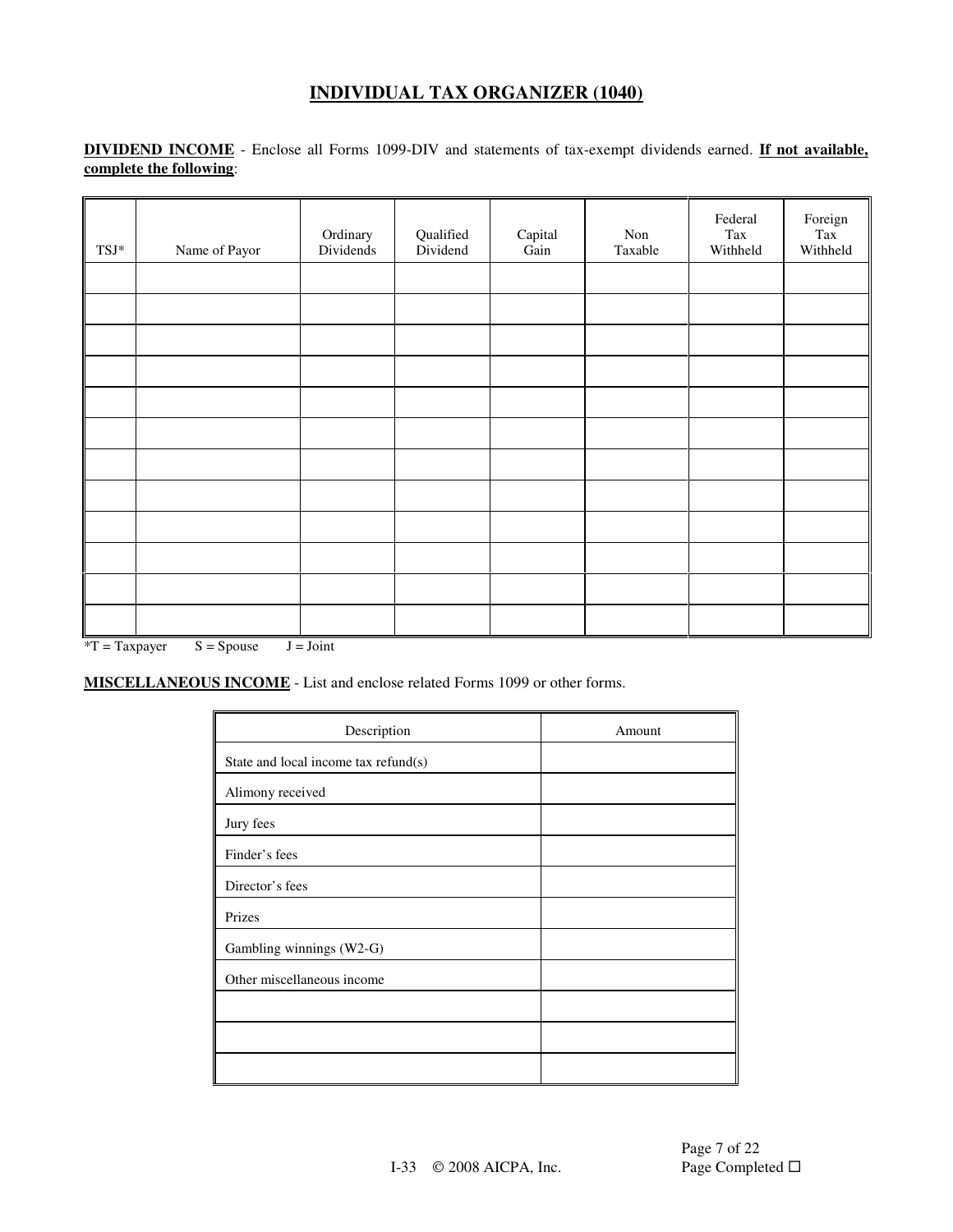|    | <b>INCOME FROM BUSINESS OR PROFESSION (Schedule C)</b>                                                                                                                                    |            |     |
|----|-------------------------------------------------------------------------------------------------------------------------------------------------------------------------------------------|------------|-----|
|    | $\Box$ Spouse<br>$\Box$ Joint<br>Who owns this business?<br>$\Box$ Taxpayer                                                                                                               |            |     |
|    |                                                                                                                                                                                           |            |     |
|    |                                                                                                                                                                                           |            |     |
|    |                                                                                                                                                                                           |            |     |
|    | <b>Business address</b>                                                                                                                                                                   |            |     |
|    |                                                                                                                                                                                           |            |     |
|    | Method(s) used to value closing inventory:                                                                                                                                                |            |     |
|    |                                                                                                                                                                                           |            |     |
|    | Accounting method:                                                                                                                                                                        |            |     |
|    | $\Box$ Cash $\Box$ Accrual $\Box$ Other (describe)                                                                                                                                        |            |     |
|    |                                                                                                                                                                                           | <b>YES</b> | NO. |
| 1. | Was there any change in determining quantities, costs or valuations between the opening<br>and closing inventory? If yes, attach explanation.                                             |            |     |
| 2. | Did you deduct expenses for the business use of your home? If yes, complete office in home<br>schedule provided in this organizer.                                                        |            |     |
| 3. | Did you materially participate in the operation of the business during the year?                                                                                                          |            |     |
| 4. | Was all of your investment in this activity at risk?                                                                                                                                      |            |     |
| 5. | Were any assets sold, retired or converted to personal use during the year? If yes, list assets<br>sold including date acquired, date sold, sales price, and original cost.               |            |     |
| 6. | Were any assets purchased during the year? If yes, list assets acquired, including date placed<br>in service and purchase price, including trade-in. Include copies of purchase invoices. |            |     |
| 7. | Was this business still in operation at the end of the year?                                                                                                                              |            |     |
| 8. | List the states in which business was conducted and provide income and expense by state.                                                                                                  |            |     |
| 9. | Provide copies of certification for employees of target groups and associated wages<br>qualifying for Work Opportunities Tax Credit.                                                      |            |     |

Attach a schedule of income and expenses of the business or complete the following worksheet. Complete a separate schedule for each business.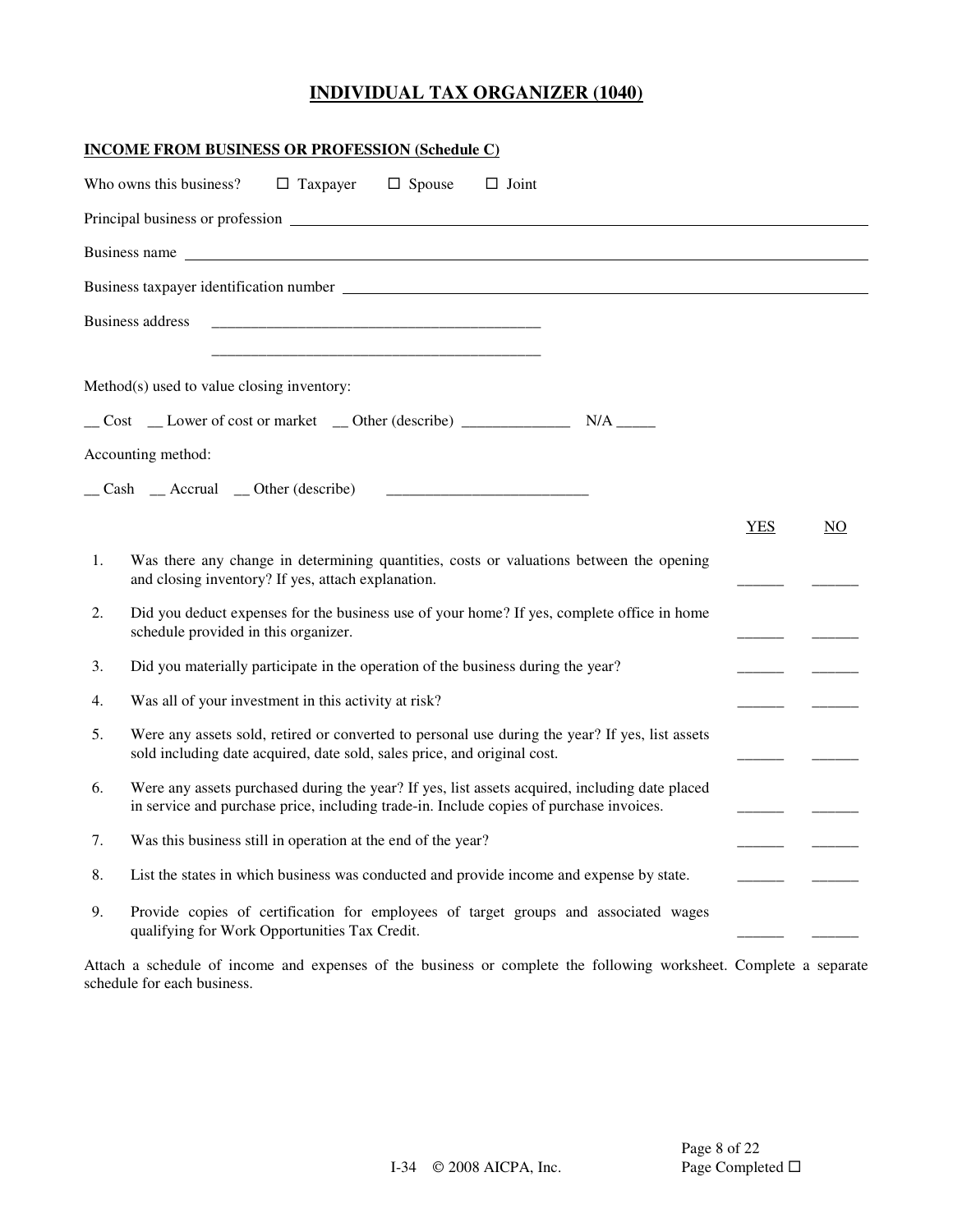### **INCOME AND EXPENSES (Schedule C)**

| Description                                                                       | Amount |
|-----------------------------------------------------------------------------------|--------|
| <b>Part I-Income</b>                                                              |        |
| Gross receipts or sales                                                           |        |
| Returns and allowances                                                            |        |
| Other income (List type and amount.)                                              |        |
|                                                                                   |        |
| Part II - Cost of Goods Sold                                                      |        |
| Inventory at beginning of year                                                    |        |
| Purchases less cost of items withdrawn for personal use                           |        |
| Cost of labor (Do not include salary paid to yourself.)                           |        |
| Materials and supplies                                                            |        |
| Other costs (List type and amount.)                                               |        |
|                                                                                   |        |
| Inventory at end of year                                                          |        |
|                                                                                   |        |
| <b>Part III - Expenses</b>                                                        |        |
| Advertising                                                                       |        |
| Bad debts from sales or services                                                  |        |
| Car and truck expenses (Complete Auto Expense Schedule on Page 20.)               |        |
| Commissions and fees                                                              |        |
| Depletion                                                                         |        |
| Depreciation and Section 179 expense deduction (provide depreciation schedules)   |        |
| Employee health insurance and other benefit programs (excluding retirement plans) |        |
| Employee retirement contribution (other than owner)                               |        |
| Insurance (other than health)                                                     |        |
| Interest:                                                                         |        |
| a. Mortgage (paid to banks, etc.)                                                 |        |
| b. Other                                                                          |        |
| Legal and professional services                                                   |        |
| Office expense                                                                    |        |

*CONTINUED*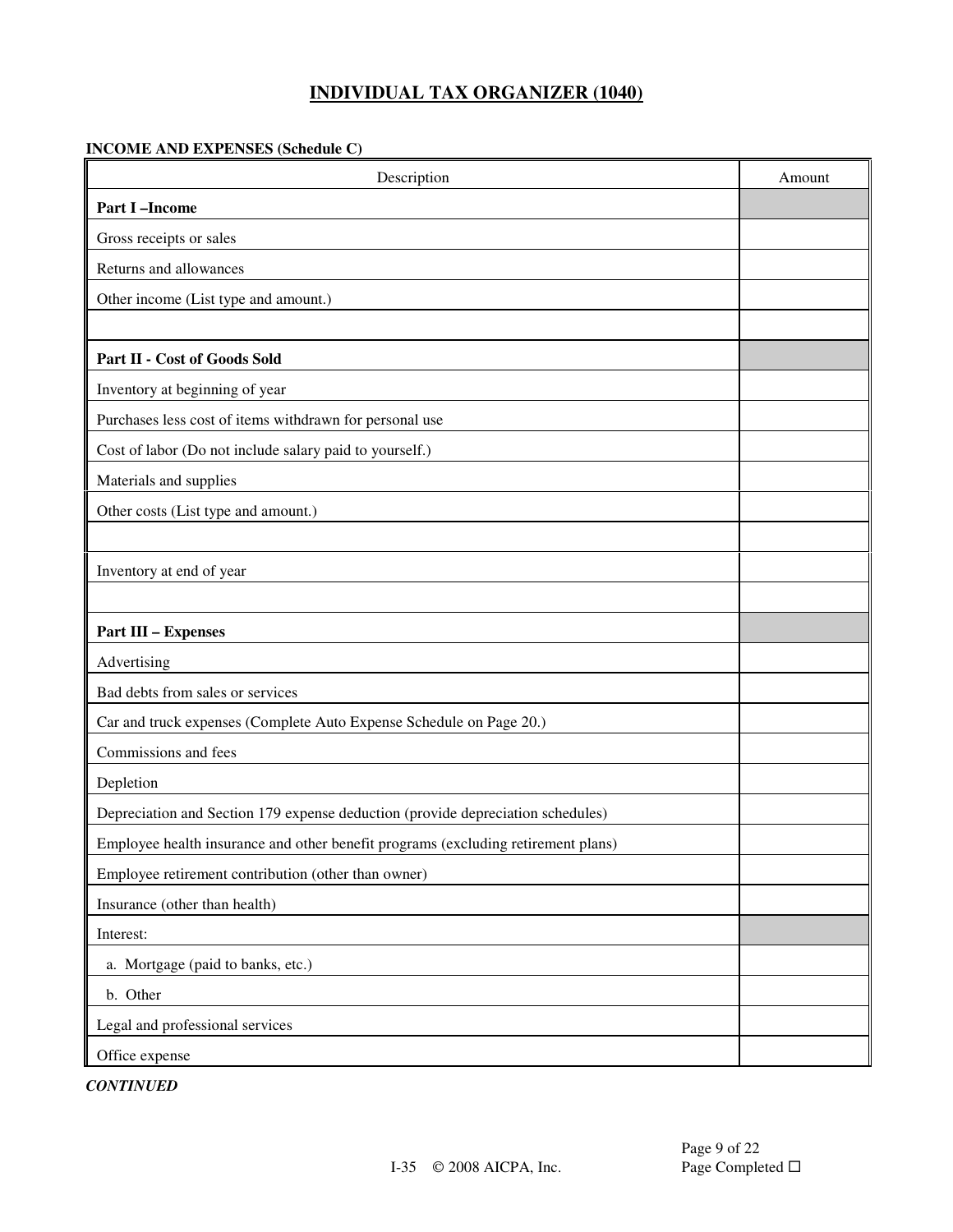#### **INCOME AND EXPENSES (Schedule C) –** *CONTINUED*

| Rent or lease:                                                                               |  |
|----------------------------------------------------------------------------------------------|--|
| a. Vehicles, machinery, and equipment                                                        |  |
| b. Other business property                                                                   |  |
| Repairs and maintenance                                                                      |  |
| Self employed owner                                                                          |  |
| a. Health insurance premiums                                                                 |  |
| b. Retirement contribution                                                                   |  |
| Supplies                                                                                     |  |
| Taxes and licenses (Enclose copies of payroll tax returns.) Do not include state income tax. |  |
| Travel, meals, and entertainment:                                                            |  |
| a. Travel                                                                                    |  |
| b. Meals and entertainment                                                                   |  |
| <b>Utilities</b>                                                                             |  |
| Wages (Enclose copies of Forms W-3/W-2.)                                                     |  |
| Lobbying expenses                                                                            |  |
| Club dues:                                                                                   |  |
| a. Civic club dues                                                                           |  |
| b. Social or entertainment club dues                                                         |  |
| Other expenses (List type and amount.)                                                       |  |
|                                                                                              |  |
|                                                                                              |  |
|                                                                                              |  |
|                                                                                              |  |
|                                                                                              |  |
|                                                                                              |  |

# COMMENTS: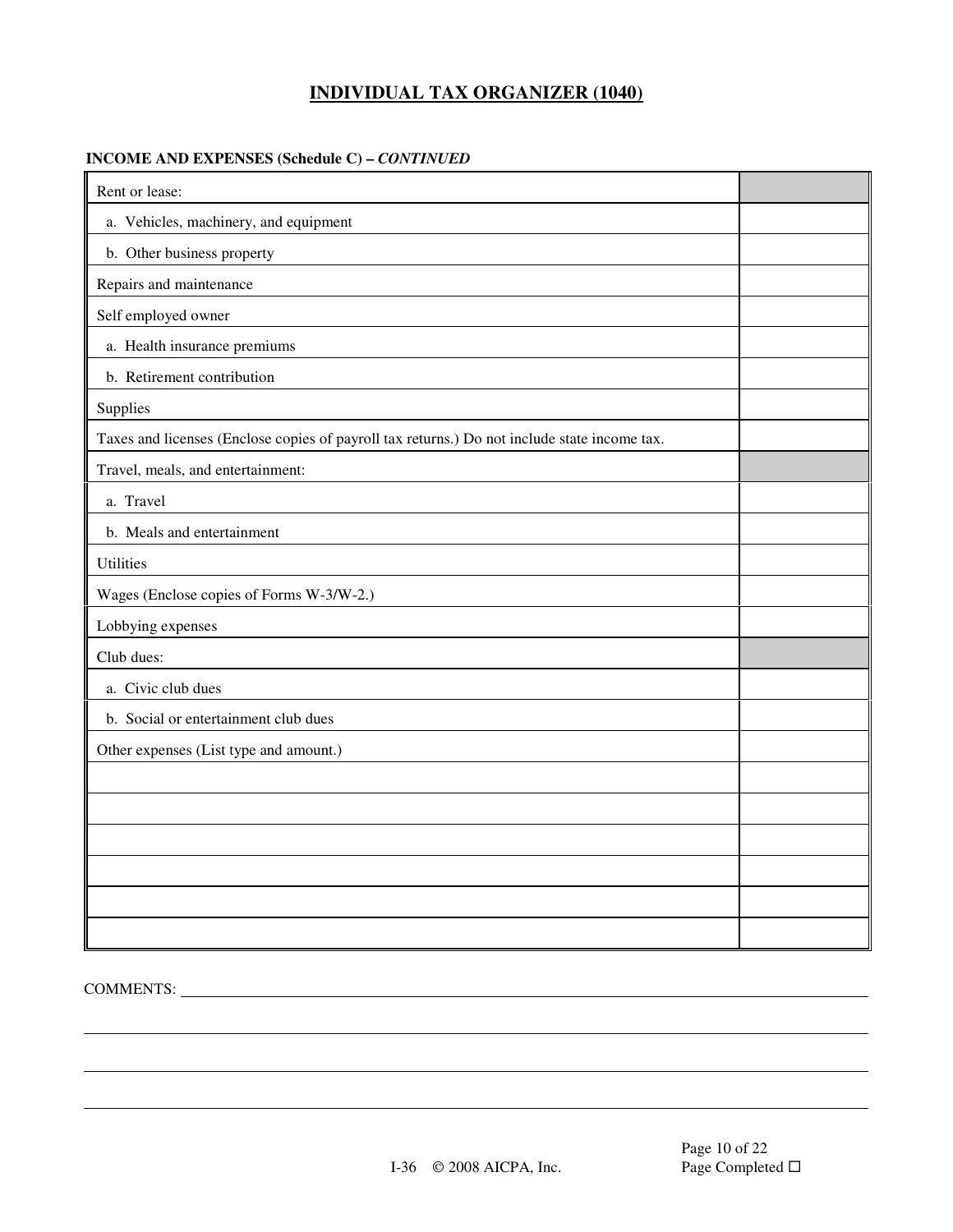#### **OFFICE IN HOME**

To qualify for an office in home deduction, the area must be used exclusively for business purposes on a regular basis in connection with your employer's business and for your employer's convenience. If you are self-employed, it must be your principal place of business or you must be able to show that income is actually produced there. If business use of home relates to daycare, provide total hours of business operation for the year.

| Business or activity for which you have an office | Total area of the house | Area of business      | <b>Business</b> |
|---------------------------------------------------|-------------------------|-----------------------|-----------------|
|                                                   | (square feet)           | portion (square feet) | percentage      |
|                                                   |                         |                       |                 |

#### I. DEPRECIATION

|                                   | Date Placed in<br>Service | Cost/Basis | Method | Life | Prior<br>Depreciation |
|-----------------------------------|---------------------------|------------|--------|------|-----------------------|
| House                             |                           |            |        |      |                       |
| Land                              |                           |            |        |      |                       |
| <b>Total Purchase Price</b>       |                           |            |        |      |                       |
| Improvements<br>(Provide details) |                           |            |        |      |                       |

#### II. EXPENSES TO BE PRORATED:

| Mortgage interest        |  |  |
|--------------------------|--|--|
| Real estate taxes        |  |  |
| Utilities                |  |  |
| Property insurance       |  |  |
| Other expenses - itemize |  |  |
|                          |  |  |
|                          |  |  |

\_\_\_\_\_\_\_\_\_\_\_\_\_\_\_\_\_\_\_\_\_\_\_\_\_ \_\_\_\_\_\_\_\_\_\_\_

 \_\_\_\_\_\_\_\_\_\_\_\_\_\_\_\_\_\_\_\_\_\_\_\_\_ \_\_\_\_\_\_\_\_\_\_\_  $\_$ \_\_\_\_\_\_\_\_\_\_\_\_\_\_\_\_\_\_\_\_\_\_\_\_\_ \_\_\_\_\_\_\_\_\_\_\_

#### III. EXPENSES THAT APPLY DIRECTLY TO HOME OFFICE:

#### Telephone \_\_\_\_\_\_\_\_\_\_\_

Maintenance **and the set of the set of the set of the set of the set of the set of the set of the set of the set of the set of the set of the set of the set of the set of the set of the set of the set of the set of the set** 

Other expenses - itemize

Page 11 of 22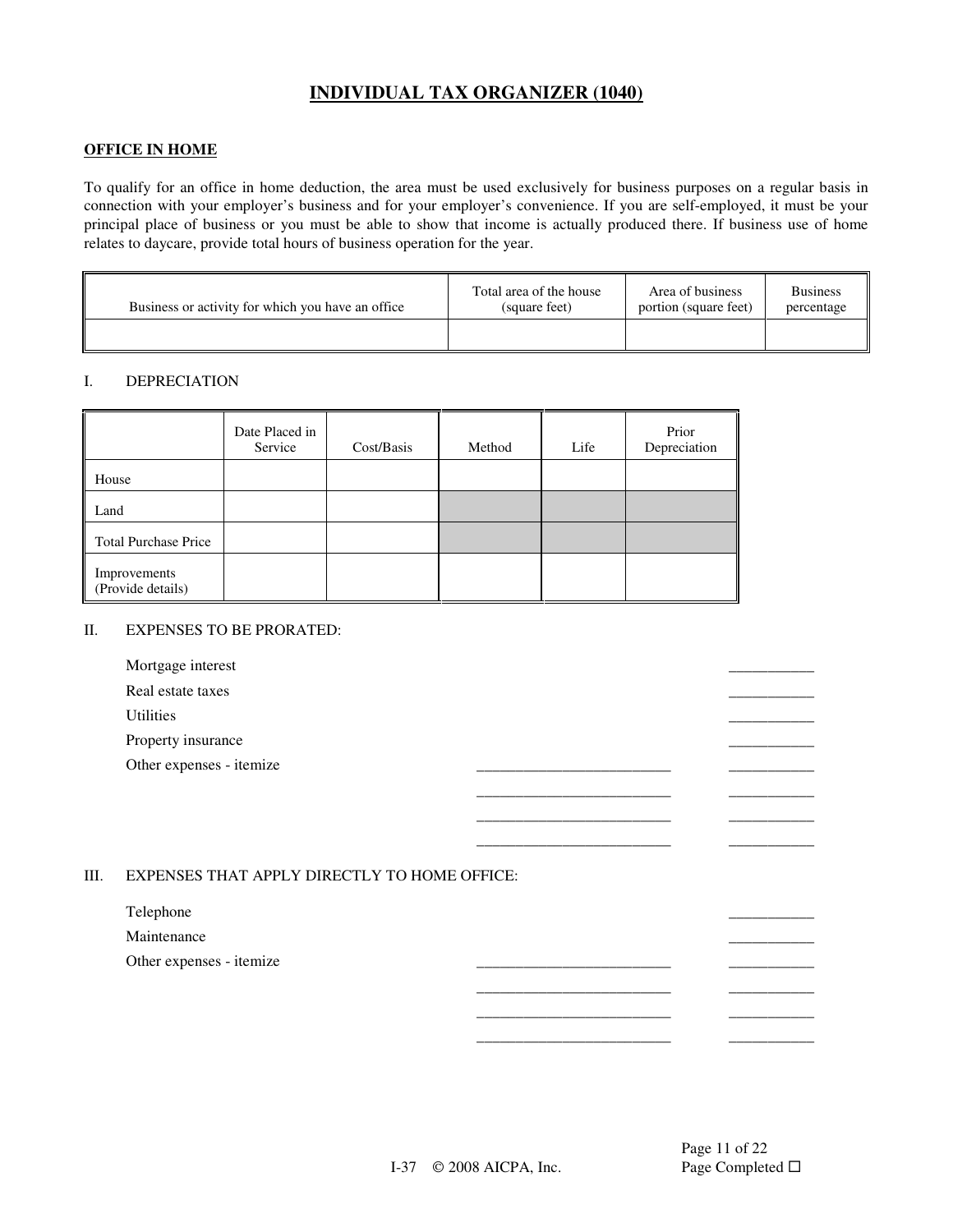**CAPITAL GAINS AND LOSSES** - Enclose all Forms 1099-B and 1099-S and HUD-1 closing statements. Complete the following schedule **OR** provide all brokerage account statements and transaction slips for sales and purchases.

| Description | Date<br>Acquired | Date<br>Sold | Sales<br>Proceeds | Cost or<br>Basis | Gain (Loss) |
|-------------|------------------|--------------|-------------------|------------------|-------------|
|             |                  |              |                   |                  |             |
|             |                  |              |                   |                  |             |
|             |                  |              |                   |                  |             |
|             |                  |              |                   |                  |             |
|             |                  |              |                   |                  |             |
|             |                  |              |                   |                  |             |
|             |                  |              |                   |                  |             |
|             |                  |              |                   |                  |             |
|             |                  |              |                   |                  |             |
|             |                  |              |                   |                  |             |

Enter any sales **NOT** reported on Forms 1099-B and 1099-S:

| Description | Date<br>Acquired | Date<br>Sold | Sales<br>Proceeds | Cost or<br><b>Basis</b> | Gain (Loss) |
|-------------|------------------|--------------|-------------------|-------------------------|-------------|
|             |                  |              |                   |                         |             |
|             |                  |              |                   |                         |             |
|             |                  |              |                   |                         |             |
|             |                  |              |                   |                         |             |
|             |                  |              |                   |                         |             |
|             |                  |              |                   |                         |             |
|             |                  |              |                   |                         |             |
|             |                  |              |                   |                         |             |
|             |                  |              |                   |                         |             |
|             |                  |              |                   |                         |             |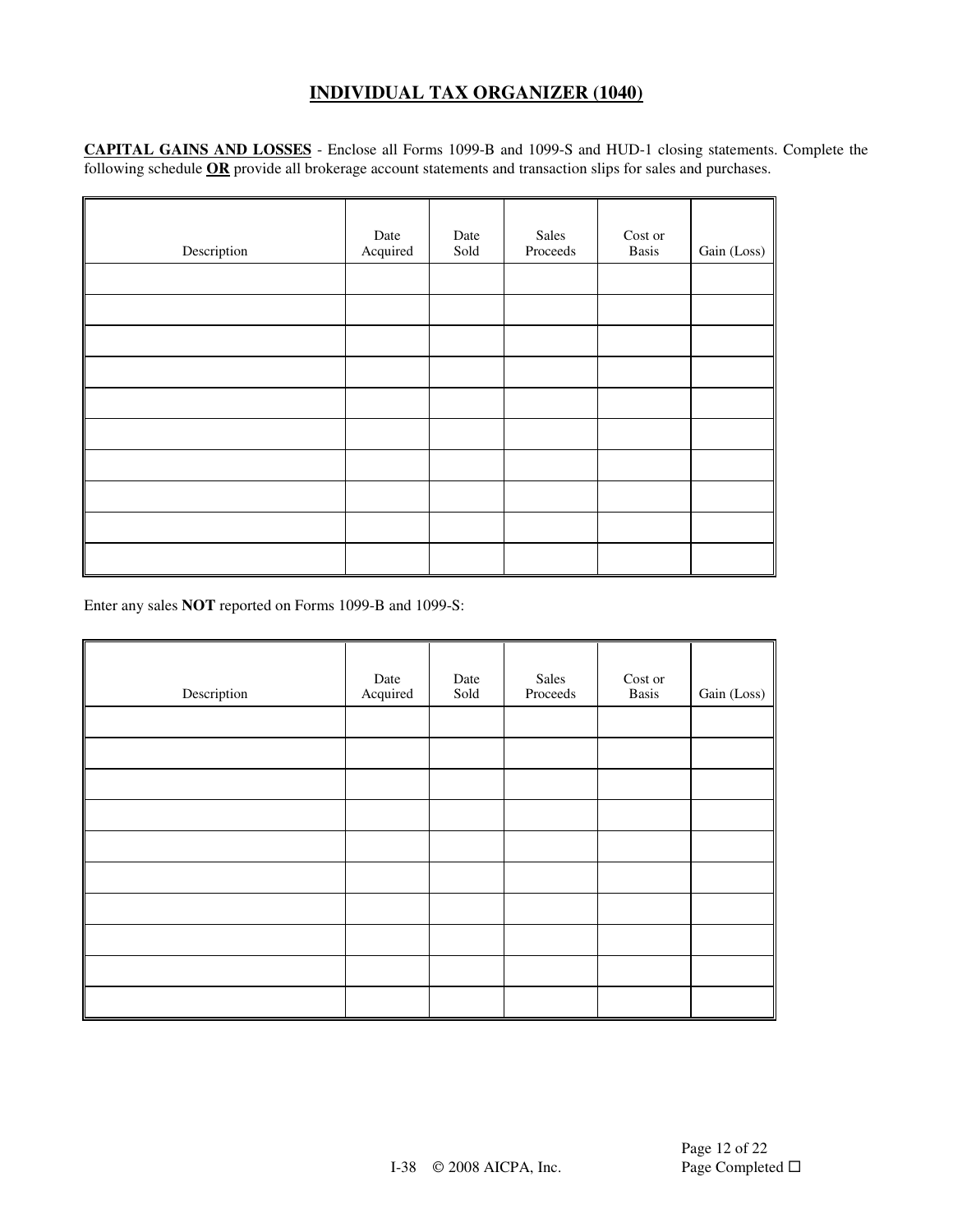### **SALE/PURCHASE OF PERSONAL RESIDENCE**

Provide closing statements (HUD-1) on purchase and sale of old residence and purchase of new residence.

| Description | Amount |
|-------------|--------|
|             |        |
|             |        |
|             |        |

#### **MOVING EXPENSES**

| Did you change your residence during this year incident to a change in employment, transfer,<br>or self-employment?                                                                                   | Yes | $\rm No$ |       |
|-------------------------------------------------------------------------------------------------------------------------------------------------------------------------------------------------------|-----|----------|-------|
| If yes, furnish the following information:<br>Number of miles from your former residence to your new business location<br>Number of miles from your former residence to your former business location |     | miles    | miles |
| Did your employer reimburse or pay directly any of your moving expenses?                                                                                                                              | Yes | No no    |       |
| If yes, enclose the employer provided itemization form and note the amount of<br>reimbursement received.                                                                                              |     |          |       |
| Itemize below the total moving costs you paid without reduction for any reimbursement<br>by your employer.                                                                                            |     |          |       |
| Expenses of moving from old to new home:<br>Transportation expenses in moving household goods and family<br>Cost of storing and insuring household goods                                              |     |          |       |

### **RESIDENCE CHANGE**

If you changed residences during the year, provide period of residence in each location.

| Residence #1 | From |  |
|--------------|------|--|
| Residence #2 |      |  |
|              | From |  |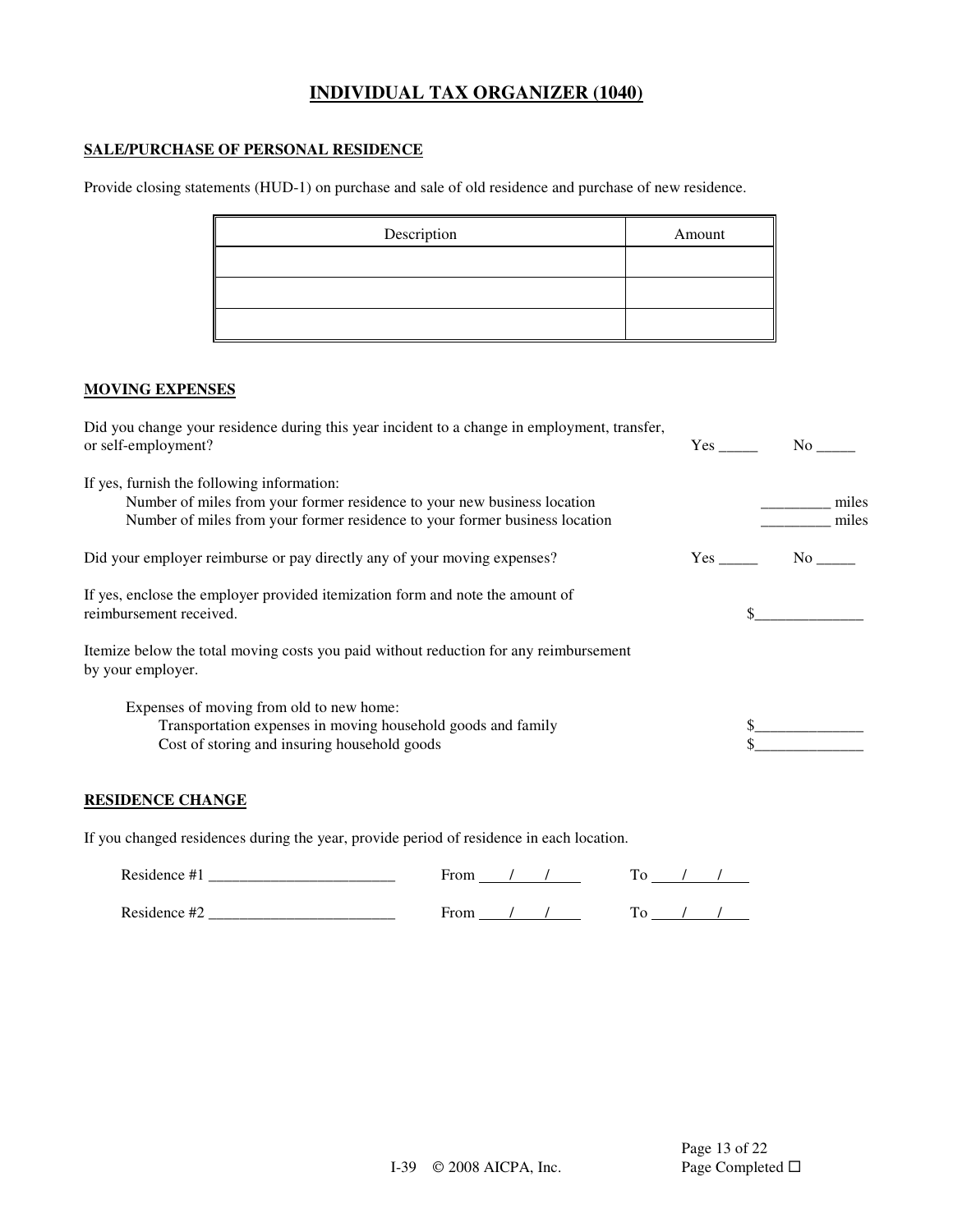**RENTAL AND ROYALTY INCOME** – Complete a separate schedule for each property.

| 1. |                  |                                                                                                                                                                                           |        |                                                                                       |               |
|----|------------------|-------------------------------------------------------------------------------------------------------------------------------------------------------------------------------------------|--------|---------------------------------------------------------------------------------------|---------------|
| 2. |                  | Residential rental property? Yes ________ No ______                                                                                                                                       |        | Personal use?                                                                         |               |
|    |                  | If personal use yes:                                                                                                                                                                      |        |                                                                                       |               |
|    |                  | Number of days the property was occupied by you, a member of your<br>family, or any individual not paying rent at the fair market value.<br>Number of days the property was not occupied. |        |                                                                                       |               |
| 3. |                  |                                                                                                                                                                                           |        | Did you actively participate in the operation of the rental property during the year? |               |
| 4. | a)               | during the year performed in real property trades?                                                                                                                                        |        | Were more than half of personal services that you or your spouse performed            | $Yes$ No $No$ |
|    | b)               | real property trades or businesses?                                                                                                                                                       |        | Did you or your spouse perform more than 750 hours of services during the year in     | $Yes$ No $No$ |
|    | Income:          |                                                                                                                                                                                           | Amount |                                                                                       | Amount        |
|    |                  | Rents received                                                                                                                                                                            |        | Royalties received                                                                    |               |
|    | <b>Expenses:</b> |                                                                                                                                                                                           |        |                                                                                       |               |
|    |                  | Mortgage interest                                                                                                                                                                         |        | Legal and other professional fees                                                     |               |
|    | Other interest   |                                                                                                                                                                                           |        | Cleaning and maintenance                                                              |               |
|    | Insurance        |                                                                                                                                                                                           |        | Commissions                                                                           |               |
|    | Repairs          |                                                                                                                                                                                           |        | <b>Utilities</b>                                                                      |               |
|    |                  | Auto and travel                                                                                                                                                                           |        | Management fees                                                                       |               |
|    | Advertising      |                                                                                                                                                                                           |        | Supplies                                                                              |               |
|    | Taxes            |                                                                                                                                                                                           |        | Other (itemize)                                                                       |               |

If this is the first year we are preparing your return, provide depreciation records.

If this is a new property, provide the closing statement. (HUD-1)

List below any improvements or assets purchased during the year.

| Description | Date placed in service | Cost |
|-------------|------------------------|------|
|             |                        |      |
|             |                        |      |
|             |                        |      |

If the property was sold during the year, provide the closing statement. (HUD-1)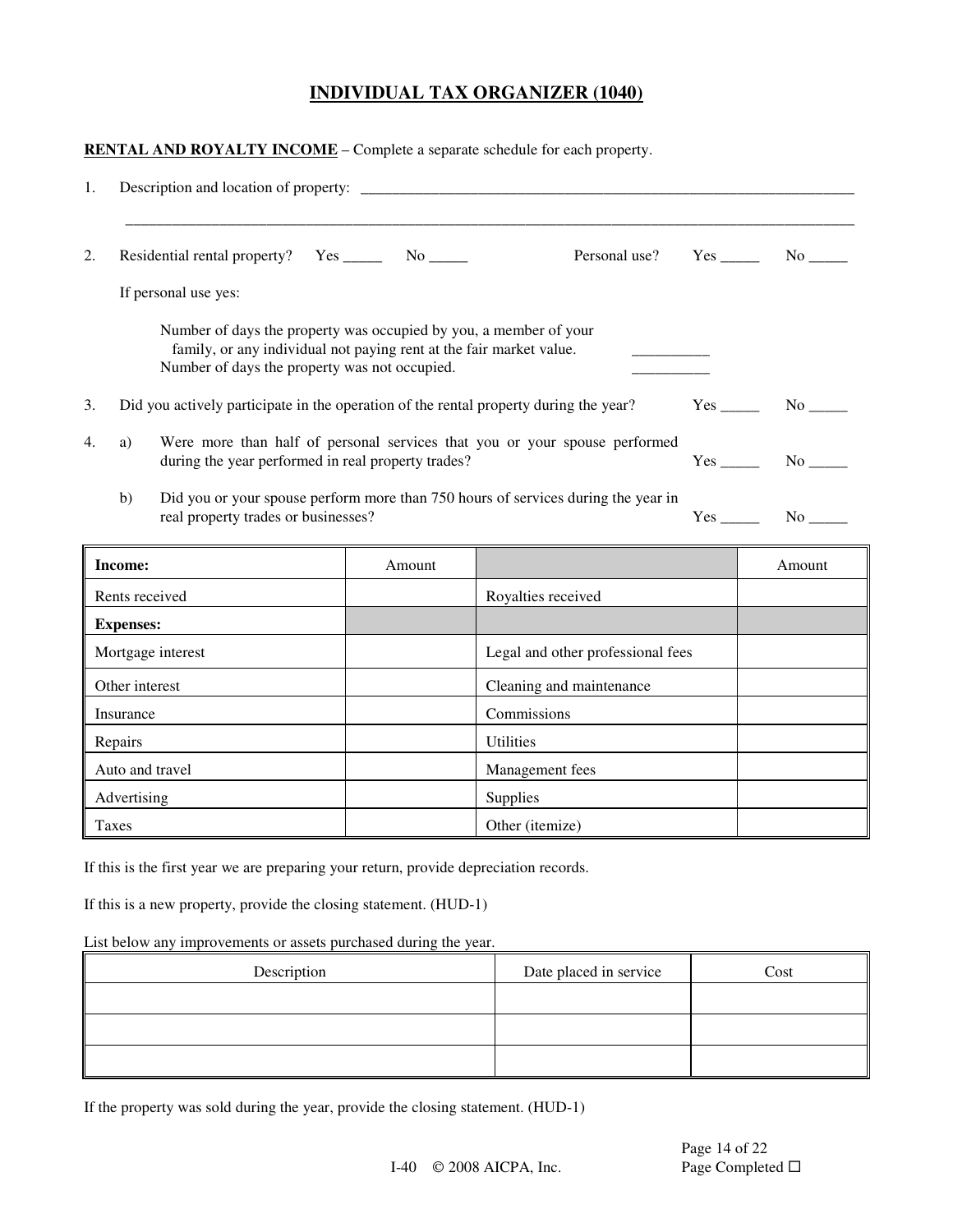### **INCOME FROM PARTNERSHIPS, ESTATES, LLCS, TRUSTS, AND S CORPORATIONS**

Enclose all Schedules K-1 received to date. Also list below all Schedules K-1 not yet received:

| Name | Source Code* | Federal ID# |
|------|--------------|-------------|
|      |              |             |
|      |              |             |
|      |              |             |
|      |              |             |
|      |              |             |
|      |              |             |
|      |              |             |
|      |              |             |
|      |              |             |
|      |              |             |
|      |              |             |

\*Source Code:  $P =$  Partnership  $E =$  Estate/Trust  $S = S$  Corporation

### **CONTRIBUTIONS TO RETIREMENT PLANS**

|                                                                                                                                                 | <b>TAXPAYER</b> | <b>SPOUSE</b> |
|-------------------------------------------------------------------------------------------------------------------------------------------------|-----------------|---------------|
| Are you covered by a qualified retirement plan? (Y/N)                                                                                           |                 |               |
| Do you want to make the maximum deductible IRA contribution? $(Y/N)$                                                                            |                 |               |
| IRA payments made for this return                                                                                                               | \$              | \$            |
| IRA payments made for this return for nonworking spouse                                                                                         | \$              | S             |
| Do you want to make an IRA contribution even if part or all of it may not be deducted?<br>(Y/N) If yes, provide copy of latest Form 8606 filed. |                 |               |
| Have you made or do you want to make a Roth IRA contribution? (Y/N)<br>If yes, provide Roth IRA payments made for this return.                  | \$              | S             |
| Do you want to make the maximum allowable Keogh/SEP/SIMPLE IRA contribution?<br>(Y/N)                                                           |                 |               |
| Keogh/SEP/SIMPLE IRA payments made for this return                                                                                              | \$              | \$            |
| Date Keogh/SIMPLE IRA Plan established                                                                                                          |                 |               |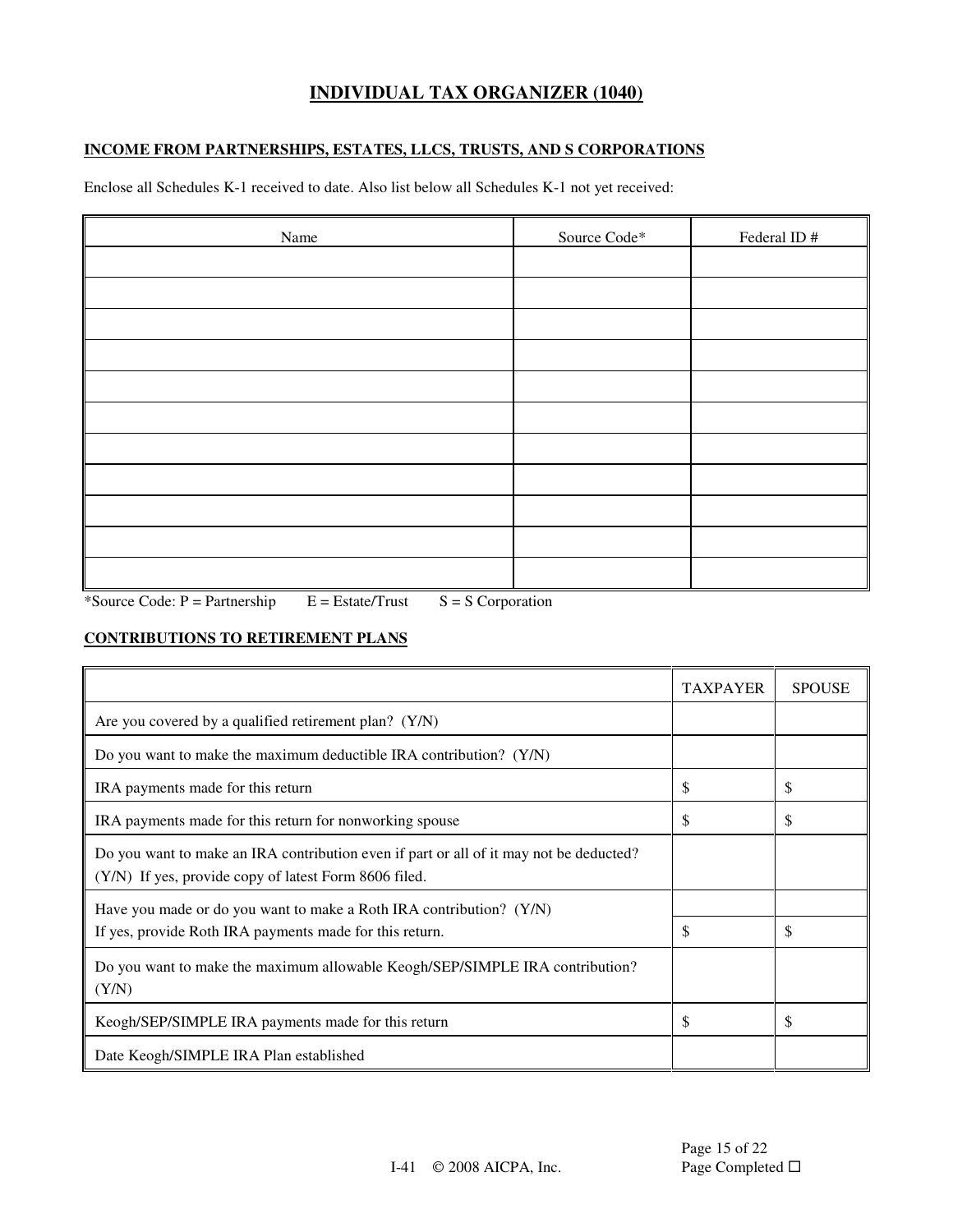### **ALIMONY PAID**

Name of Recipient(s)

Social Security Number(s) of Recipient(s)

Amount(s) Paid  $\frac{1}{2}$  **S** 

If a divorce occurred this year, enclose a copy of the divorce decree and property settlement.

#### **MEDICAL AND DENTAL EXPENSES (PLEASE NOTE THAT MEDICAL EXPENSES MUST EXCEED 7.5% OF ADJUSTED GROSS INCOME TO BE DEDUCTIBLE.) HEALTH INSURANCE PREMIUMS AND MEDICAL EXPENSES PAID WITH PRE-TAX DOLLARS (CAFETERIA PLANS, HEALTH SAVINGS ACCOUNTS, ETC.) ARE NOT DEDUCTIBLE.**

| Description                                                              |           | Amount |
|--------------------------------------------------------------------------|-----------|--------|
| Premiums for health and accident insurance including Medicare            |           |        |
| Long-term care premiums: Taxpayer \$                                     | Spouse \$ |        |
| Medicine and drugs (prescription only)                                   |           |        |
| Doctors, dentists, nurses                                                |           |        |
| Hospitals, clinics, laboratories                                         |           |        |
| Eyeglasses / corrective surgery                                          |           |        |
| Ambulance                                                                |           |        |
| Medical supplies / equipment                                             |           |        |
| Hearing aids                                                             |           |        |
| Lodging and meals                                                        |           |        |
| Travel                                                                   |           |        |
| Mileage (number of miles)                                                |           |        |
| Long-term care expenses                                                  |           |        |
| Payments for in-home care (complete later section on home care expenses) |           |        |
| Other                                                                    |           |        |
| Insurance reimbursements received                                        |           |        |

Were any of the above expenses related to cosmetic surgery?  $\begin{array}{ccc} \text{Yes} & \text{Yes} & \text{No} \end{array}$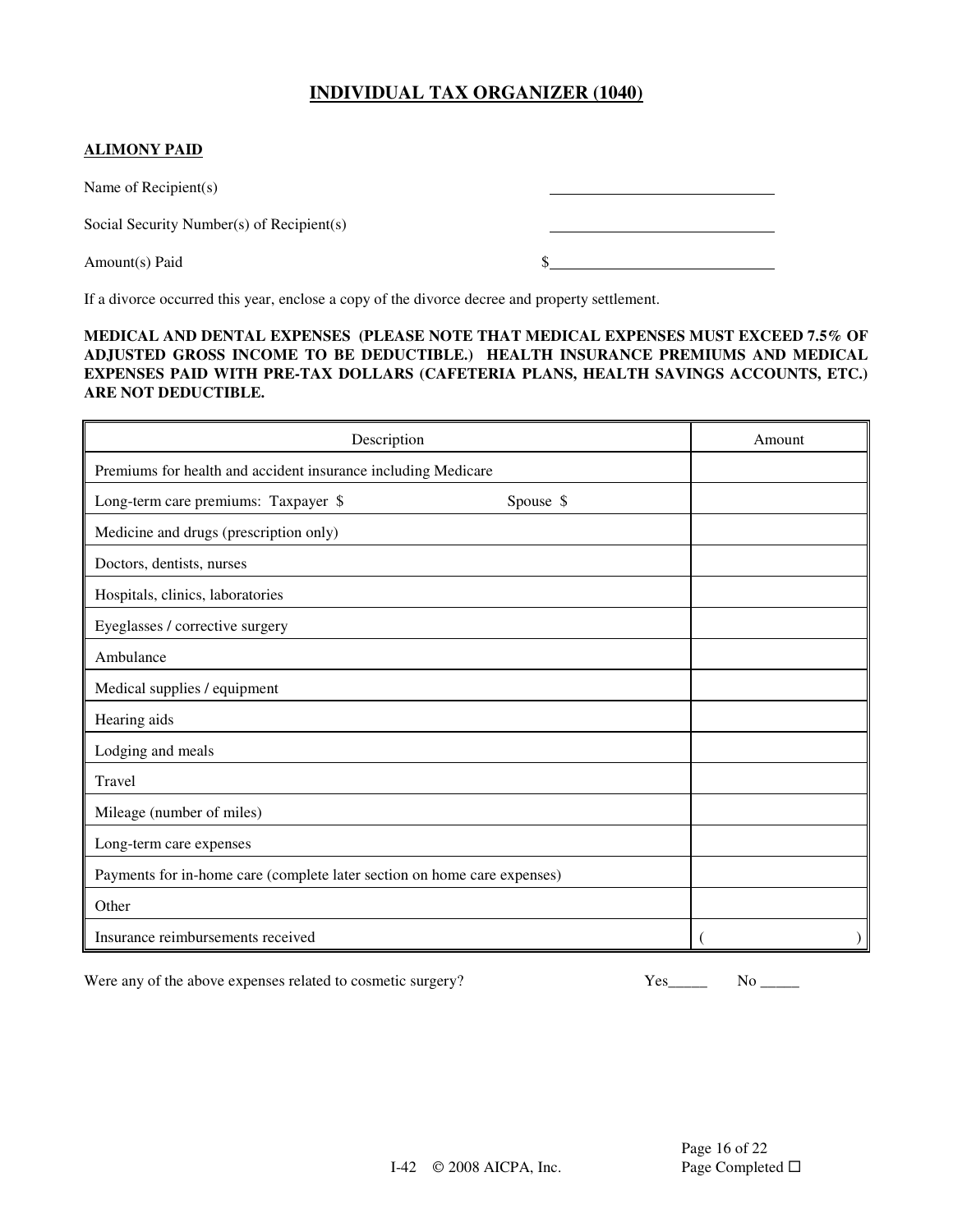### **DEDUCTIBLE TAXES**

| Description                                                           | Amount |
|-----------------------------------------------------------------------|--------|
| State and local income tax payments made this year for prior year(s). |        |
| Real estate taxes: Primary residence                                  |        |
| Secondary residence                                                   |        |
| Other                                                                 |        |
| Personal property or ad valorem taxes                                 |        |
| Sales tax on major items (auto, boat, home improvements, etc.)        |        |
| Other sales taxes paid (if applicable)                                |        |
| Intangible tax                                                        |        |
| Other taxes ( <i>itemize</i> )                                        |        |
| Foreign tax withheld (may be used as a credit)                        |        |

### **INTEREST EXPENSE**

Mortgage interest (Enclose Forms 1098.)

| Payee* | Property** | Amount |
|--------|------------|--------|
|        |            |        |
|        |            |        |
|        |            |        |
|        |            |        |
|        |            |        |

\*Include address and social security number if payee is an individual.

\*\*Describe the property securing the related obligation, i.e., principal residence, motor home, boat, etc.

Unamortized points on residence refinancing

| Date of Refinance | Loan Term | <b>Total Points</b> |
|-------------------|-----------|---------------------|
|                   |           |                     |
|                   |           |                     |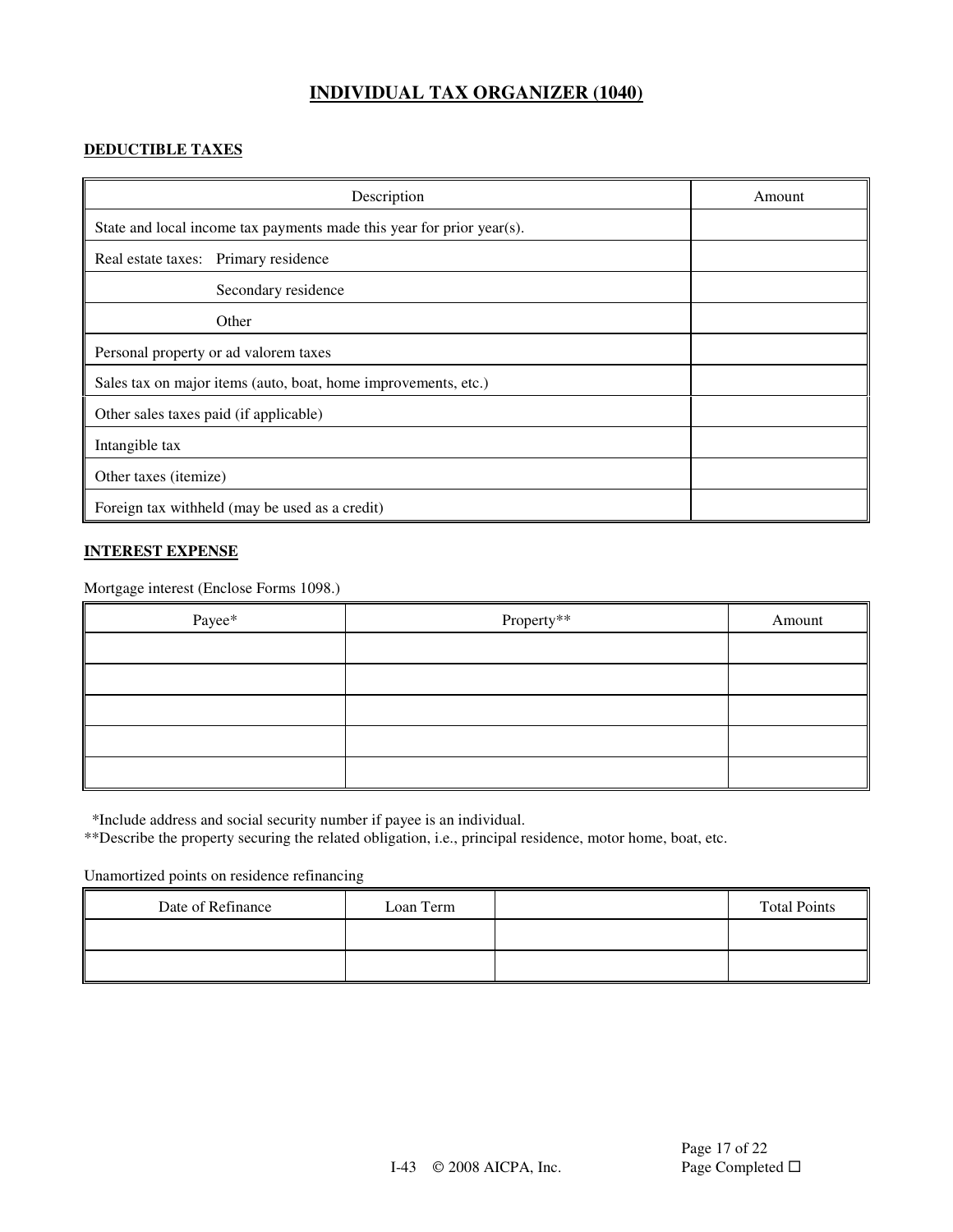Student loan interest

| Payee | Amount |
|-------|--------|
|       |        |
|       |        |

#### Investment interest

| Payee | <b>Investment Purpose</b> | Amount |
|-------|---------------------------|--------|
|       |                           |        |
|       |                           |        |
|       |                           |        |
|       |                           |        |
|       |                           |        |

Business interest

| Payee | <b>Business Purpose</b> | Amount |
|-------|-------------------------|--------|
|       |                         |        |
|       |                         |        |
|       |                         |        |
|       |                         |        |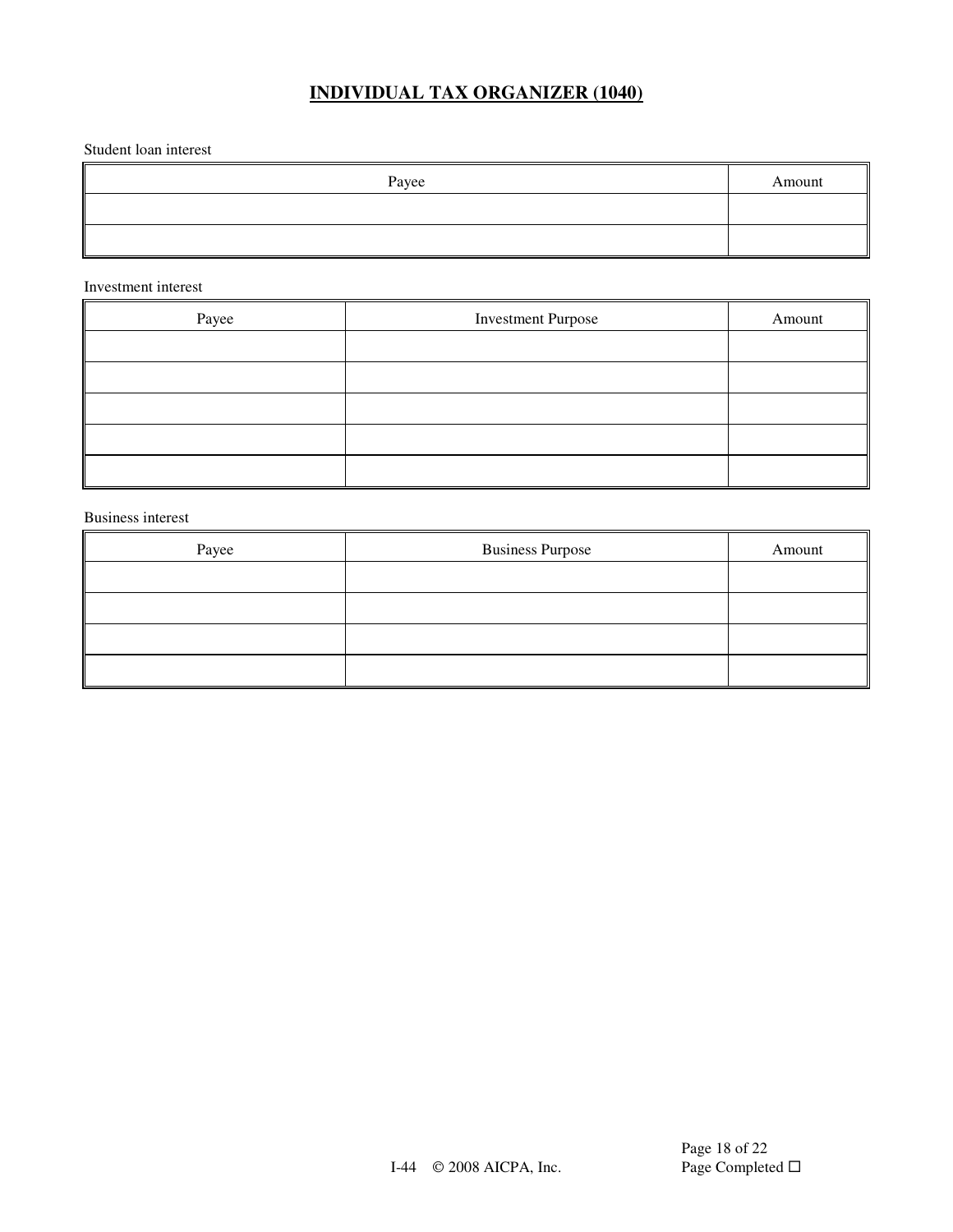### **CONTRIBUTIONS**

Cash contributions, for which you have receipts, canceled checks, etc. NOTE: You need to have written acknowledgment from any charity to which you made individual donations of \$250 or more during the year.

| Donee | Amount | Donee | Amount |
|-------|--------|-------|--------|
|       |        |       |        |
|       |        |       |        |
|       |        |       |        |
|       |        |       |        |
|       |        |       |        |
|       |        |       |        |
|       |        |       |        |

Expenses incurred in performing volunteer work for charitable organizations:

| Parking fees and tolls   |  |
|--------------------------|--|
| <b>Supplies</b>          |  |
| Meals & entertainment    |  |
| Other ( <i>itemize</i> ) |  |
| Automobile mileage       |  |

Other than cash contributions (enclose receipt(s)):

| Organization name and address |  |  |
|-------------------------------|--|--|
| Description of property       |  |  |
| Date acquired                 |  |  |
| How acquired                  |  |  |
| Cost or basis                 |  |  |
| Date contributed              |  |  |
| Fair market value (FMV)       |  |  |
| How FMV determined            |  |  |

For contributions over \$5,000, include copy of appraisal and confirmation.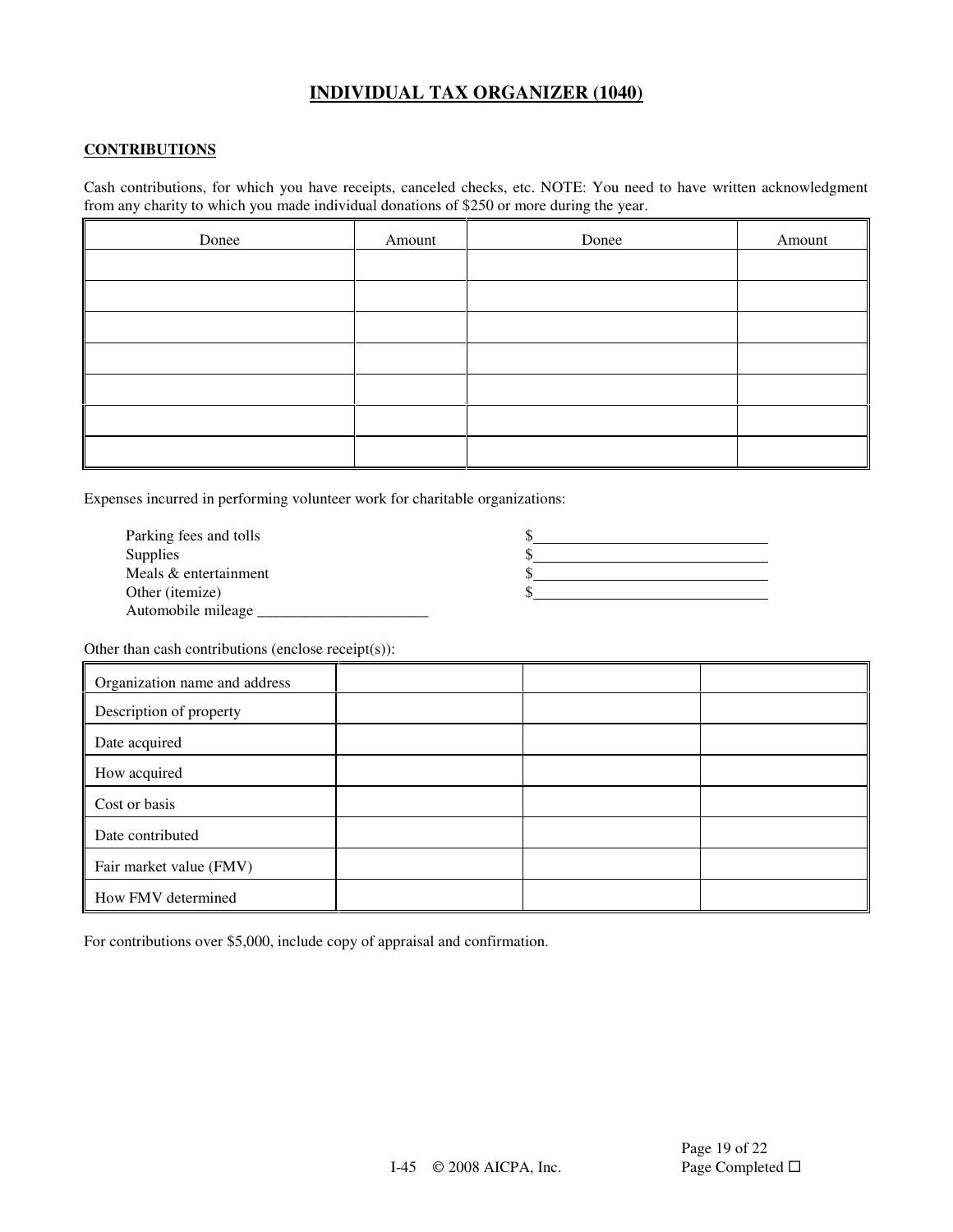### **CASUALTY OR THEFT LOSSES**

Loss of property by theft or damage to property by fire, storm, car accident, shipwreck, flood or other "act of God"

|                                 | Property 1                              | Property 2                         | Property 3                         |
|---------------------------------|-----------------------------------------|------------------------------------|------------------------------------|
| Indicate type of property       | <b>Business</b><br>П<br>$\Box$ Personal | $\Box$ Business<br>$\Box$ Personal | $\Box$ Business<br>$\Box$ Personal |
| Description of property         |                                         |                                    |                                    |
| Date acquired                   |                                         |                                    |                                    |
| Cost                            |                                         |                                    |                                    |
| Date of loss                    |                                         |                                    |                                    |
| Description of loss             |                                         |                                    |                                    |
| Was property insured? (Y/N)     |                                         |                                    |                                    |
| Was insurance claim made? (Y/N) |                                         |                                    |                                    |
| Insurance proceeds              |                                         |                                    |                                    |
| Fair market value before loss   |                                         |                                    |                                    |
| Fair market value after loss    |                                         |                                    |                                    |

Is the property in a Presidentially declared disaster area?  $Yes_{\_}$  No

#### **MISCELLANEOUS DEDUCTIONS**

| Description                                                                                              | Amount |
|----------------------------------------------------------------------------------------------------------|--------|
| Union dues                                                                                               |        |
| Income tax preparation fees                                                                              |        |
| Legal fees (provide details)                                                                             |        |
| Safe deposit box rental (if used for storage of documents or items related to income-producing property) |        |
| Small tools                                                                                              |        |
| Uniforms which are not suitable for wear outside work                                                    |        |
| Safety equipment and clothing                                                                            |        |
| Professional dues                                                                                        |        |
| Business publications                                                                                    |        |
| Unreimbursed cost of business supplies                                                                   |        |
| Employment agency fees                                                                                   |        |
| Investment expenses                                                                                      |        |
| Trustee fees                                                                                             |        |
| Other miscellaneous deductions – itemize                                                                 |        |
| Documented gambling losses                                                                               |        |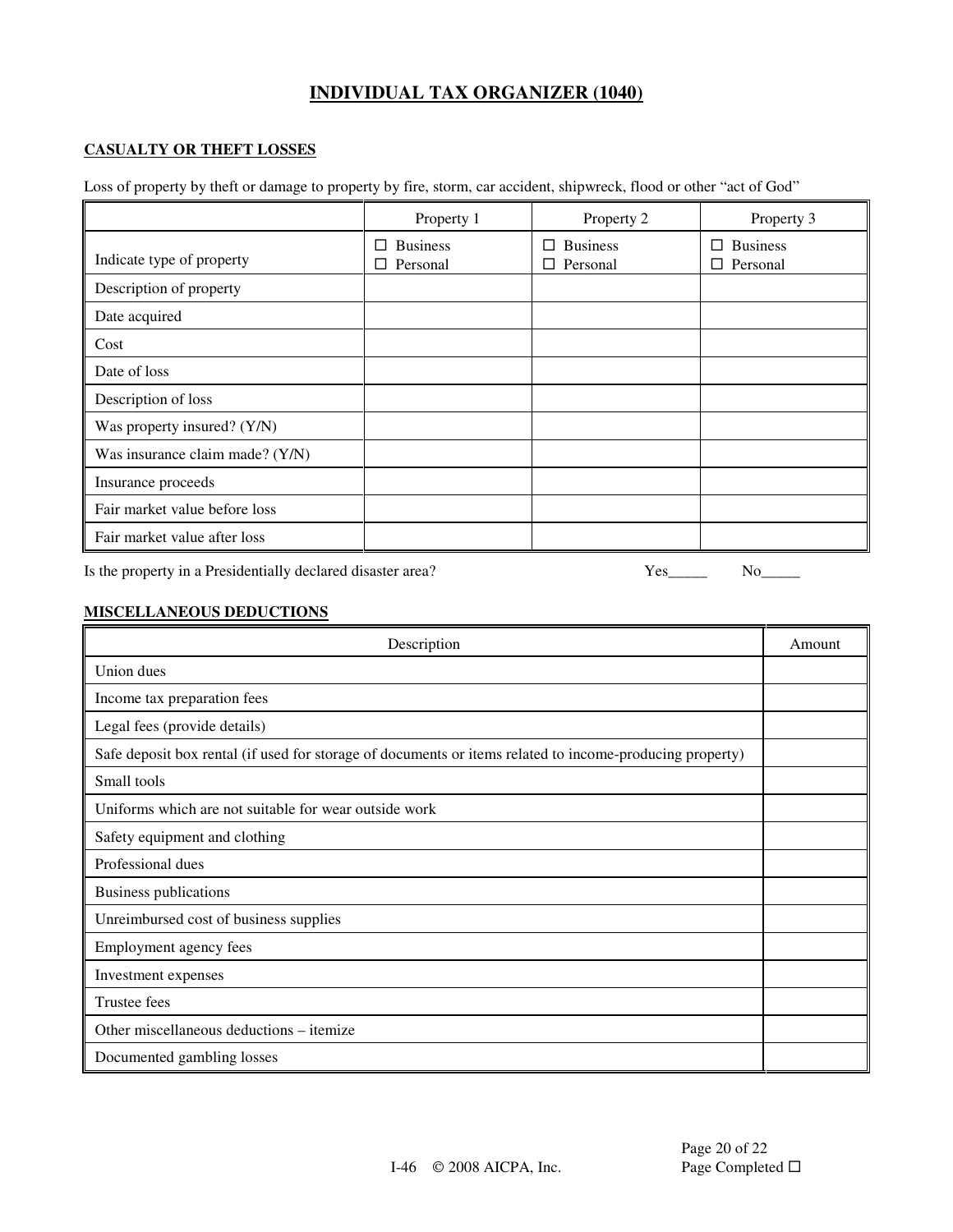### **EMPLOYEE BUSINESS EXPENSES**

Expenses incurred by: Taxpayer Spouse Occupation \_\_\_\_\_\_\_\_\_\_\_\_\_\_\_\_\_\_\_\_\_\_

 $\overline{a}$ 

(Complete a separate schedule for each business)

| Description                                                                                                                                      | <b>Total Expense</b><br>Incurred               | Employer<br>Reimbursement<br>Reported on W-2 | Employer<br>Reimbursement<br>Not on W-2 |
|--------------------------------------------------------------------------------------------------------------------------------------------------|------------------------------------------------|----------------------------------------------|-----------------------------------------|
| Travel expenses while away from home:                                                                                                            |                                                |                                              |                                         |
| Transportation costs                                                                                                                             |                                                |                                              |                                         |
| Lodging                                                                                                                                          |                                                |                                              |                                         |
| Meals and entertainment                                                                                                                          |                                                |                                              |                                         |
| Business use of home (see schedule)                                                                                                              |                                                |                                              |                                         |
| Other employee business expenses - itemize                                                                                                       |                                                |                                              |                                         |
|                                                                                                                                                  |                                                |                                              |                                         |
| Automobile Expenses - Complete a separate schedule for each vehicle.                                                                             |                                                | <u>Jan. - June</u>                           | July - Dec.                             |
| Vehicle description<br>and the control of the                                                                                                    | Total business miles                           |                                              |                                         |
| Date placed in service                                                                                                                           | Total commuting miles                          | and the control of the con-                  |                                         |
| Cost/Fair market value                                                                                                                           | Total other personal miles                     |                                              |                                         |
| Lease term, if applicable                                                                                                                        | Total miles this year                          |                                              |                                         |
|                                                                                                                                                  | Average daily round trip<br>commuting distance |                                              |                                         |
| Actual expenses (*Omit if using mileage method)                                                                                                  |                                                |                                              |                                         |
| Gas, oil*                                                                                                                                        | Taxes and tags                                 |                                              |                                         |
| Repairs*                                                                                                                                         | Interest                                       |                                              |                                         |
| Tires, supplies*                                                                                                                                 | Parking                                        |                                              |                                         |
| Insurance*                                                                                                                                       | Tolls                                          |                                              |                                         |
| Lease payments*                                                                                                                                  | Other                                          |                                              |                                         |
| Did you acquire, lease or dispose of a vehicle for business during this year?<br>If yes, enclose purchase and sales contract or lease agreement. |                                                |                                              | $Yes$ <sub>_______</sub><br>No          |
| Did you use the above vehicle in this business less than 12 months?<br>If yes, enter the number of months __________.                            |                                                |                                              | $Yes$ No $No$                           |
| Do you have another vehicle available for personal purposes?                                                                                     |                                                |                                              | $Yes$ No $N$                            |
| Do you have evidence to support your deduction?                                                                                                  |                                                |                                              |                                         |
| Is the evidence written?                                                                                                                         |                                                |                                              | $Yes$ <sub>______</sub>                 |

I-47 © 2008 AICPA, Inc. Page Completed □